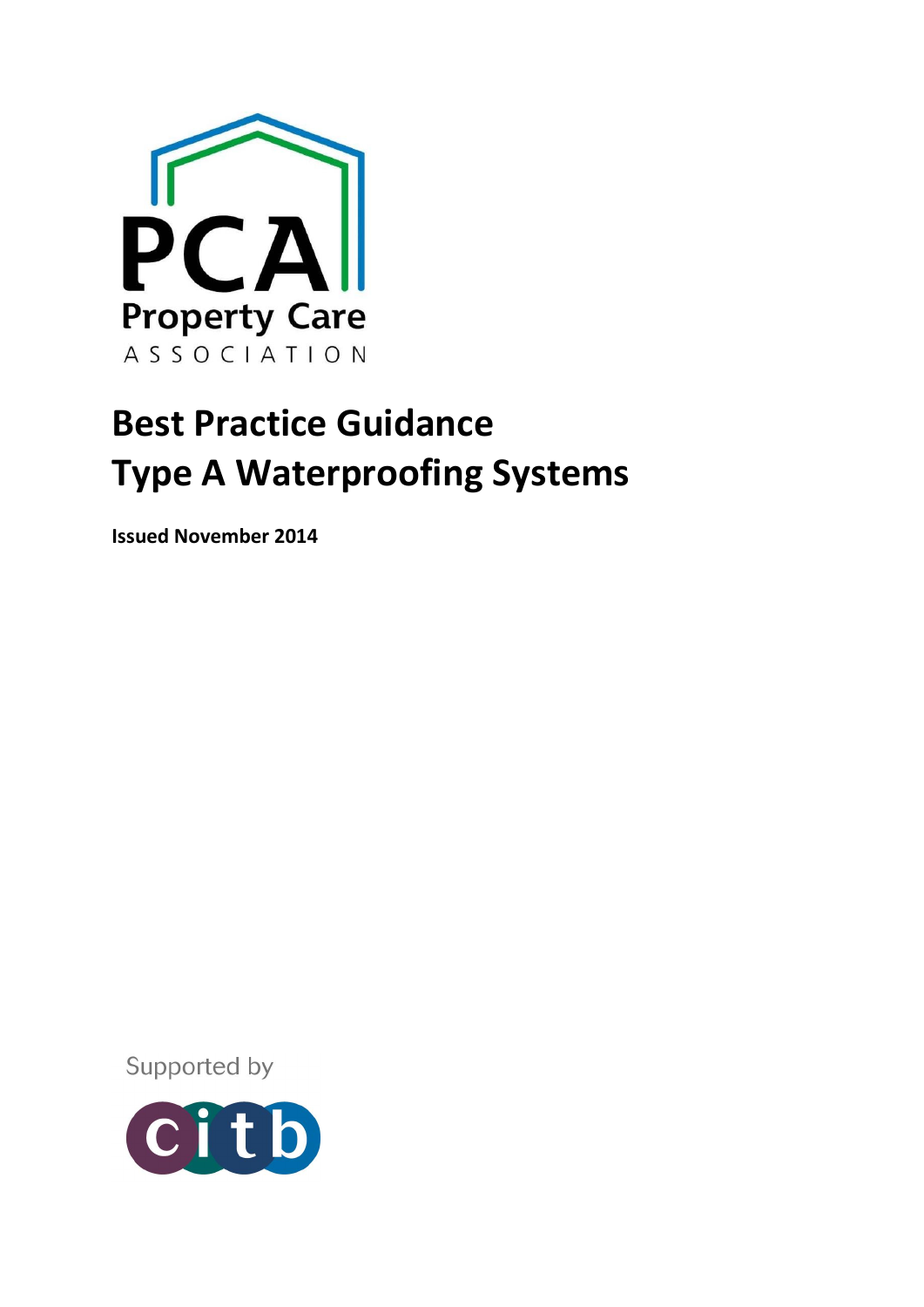- **1. INTRODUCTION**
- **2. DEFINITIONS**
- **3. PRINCIPLES OF DESIGN**
	- 3.1 BS8102:2009
	- 3.2 Design and Build Philosophy
	- 3.3 Designer
	- 3.4 Site Investigation
	- 3.5 Risk Assessment
		- 3.5.1 Water table
		- 3.5.2 Ground conditions
		- 3.5.3 Ground drainage
		- 3.5.4 Soil type and conditions
		- 3.5.5 Movement risks
	- 3.6 Sequence and timing of work
	- 3.7 Considerations
		- 3.7.1 Site de-watering
		- 3.7.2 Ground gases
		- 3.7.3 Existing Structures
	- 3.8 Structural stability

# **4. PRODUCTS**

- 4.1 Product Selection
- 4.2 Bonded sheet membranes
- 4.3 Bentonite clay active membranes
- 4.4 Liquid-applied membranes
- 4.5 Mastic asphalt membranes
- 4.6 Cementitious crystallisation active systems
- 4.7 Proprietary cementitious multi-coat renders, toppings and coatings
- 4.8 Loose laid membranes

# **5. ANCILLARY MATERIALS**

- 5.1 Surface preparation
- 5.2 Bandage joint systems
- 5.3 Membrane protection products

## **6. DETAILING**

- 6.1 General advice
- 6.2 Joints
- 6.3 Services
- 6.4 Puddle Flanges
- 6.5 Pre-formed details
- 6.6 Continuity with other systems and trades
- **7. DEFECTS & REPAIRS**
- **8. STANDARDS AND CODES**
- **9. WARRANTIES, GURANTEES AND INSURANCE**
- **10. TRAINING / SUPERVISION**
- **11. BIBLIOGRAPHY**
- **12. ACKNOWLEDGEMENTS**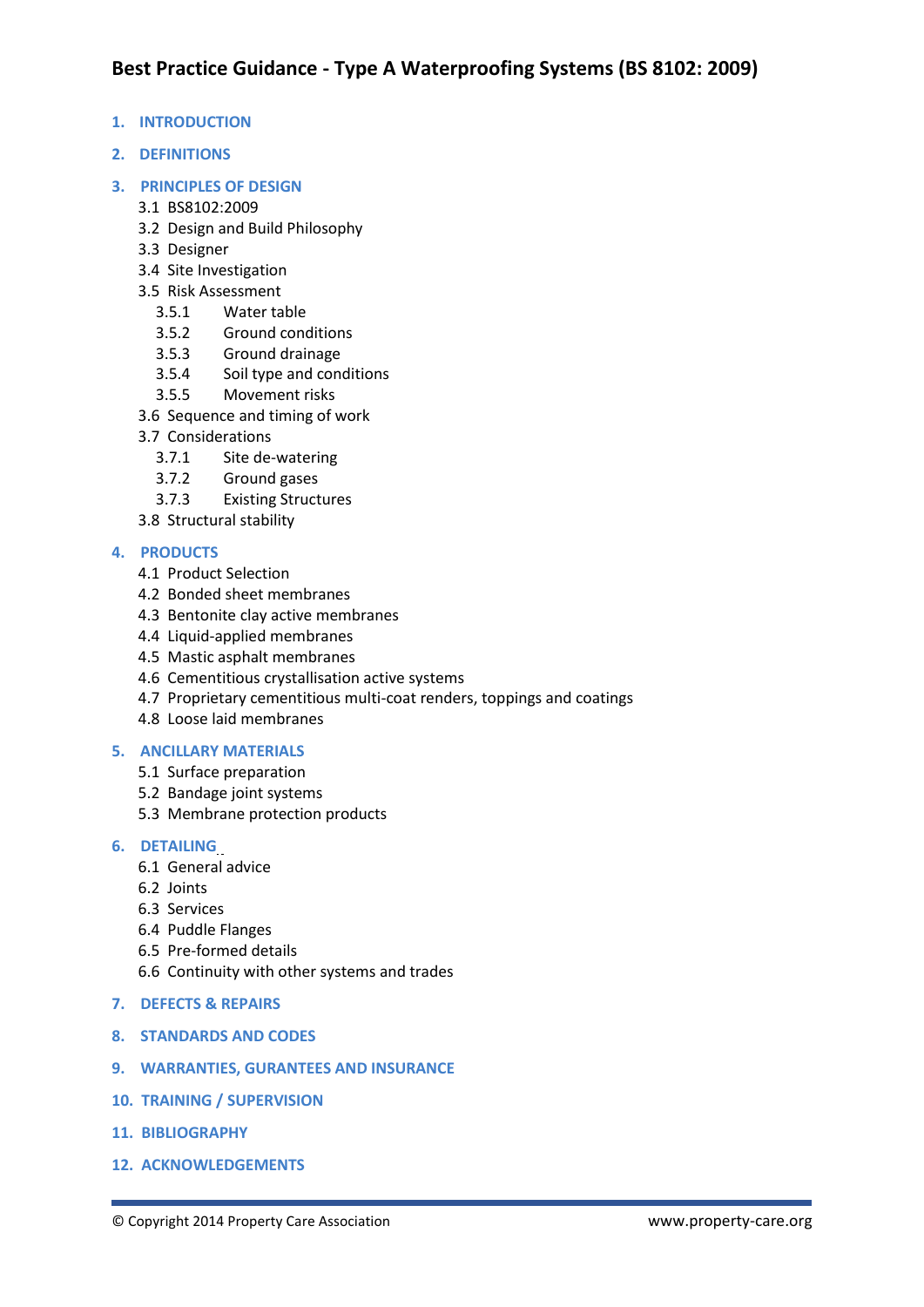# **1. INTRODUCTION**

This document has been produced to provide guidance on the design, adoption and use of Type-A waterproofing in below ground structures.

Type-A protection is defined by BS8102:2009 (Code of practice for protection of below ground structures against water from the ground) as 'barrier protection'. This is where a material is put in place that offers a barrier to the passage of water with the aim of keeping the target environment within a prescribed level of 'dryness'.

Although generally referred to when looking at designing basement waterproofing, Type-A systems can be utilised for a number of different applications. Structures where a

Typical positioning of a Type A system:

## Type-A system could be adopted include:

- New build basements
- Basement refurbishment
- Semi basements
- Storage or plant rooms
- Car parks
- Retaining walls
- Swimming pools
- Lift pits
- Service ducts or similar that are connected to the below ground structure
- Tunnels
- Podium decks
- External walls where the lowest finished floor level is generally less than 150mm higher than the external ground level.



**Key**

- **1 External waterproofing**
- **2 Masonry or concrete wall**
- **3 Concrete floor slab**
- **4 Sandwiched waterproofing**
- **5 Loading coat**
- **6 Internal waterproofing**

It should be noted that although 'sandwiching' the waterproofing layer within the structure is an option (item 4 above), it should be used with caution as access for remedial measures should they be required is greatly reduced. If such an option is to be adopted the manufacturer of the material should be consulted.

The water tightness of the Type-A system relies fundamentally on the effectiveness of the waterproofing system, the preparation, the application and the structure. With a high water table, any defects in the waterproofing barrier could allow water to penetrate and if the structural elements are permeable (e.g. masonry) will allow free water to enter the basement. If this water is not removed, the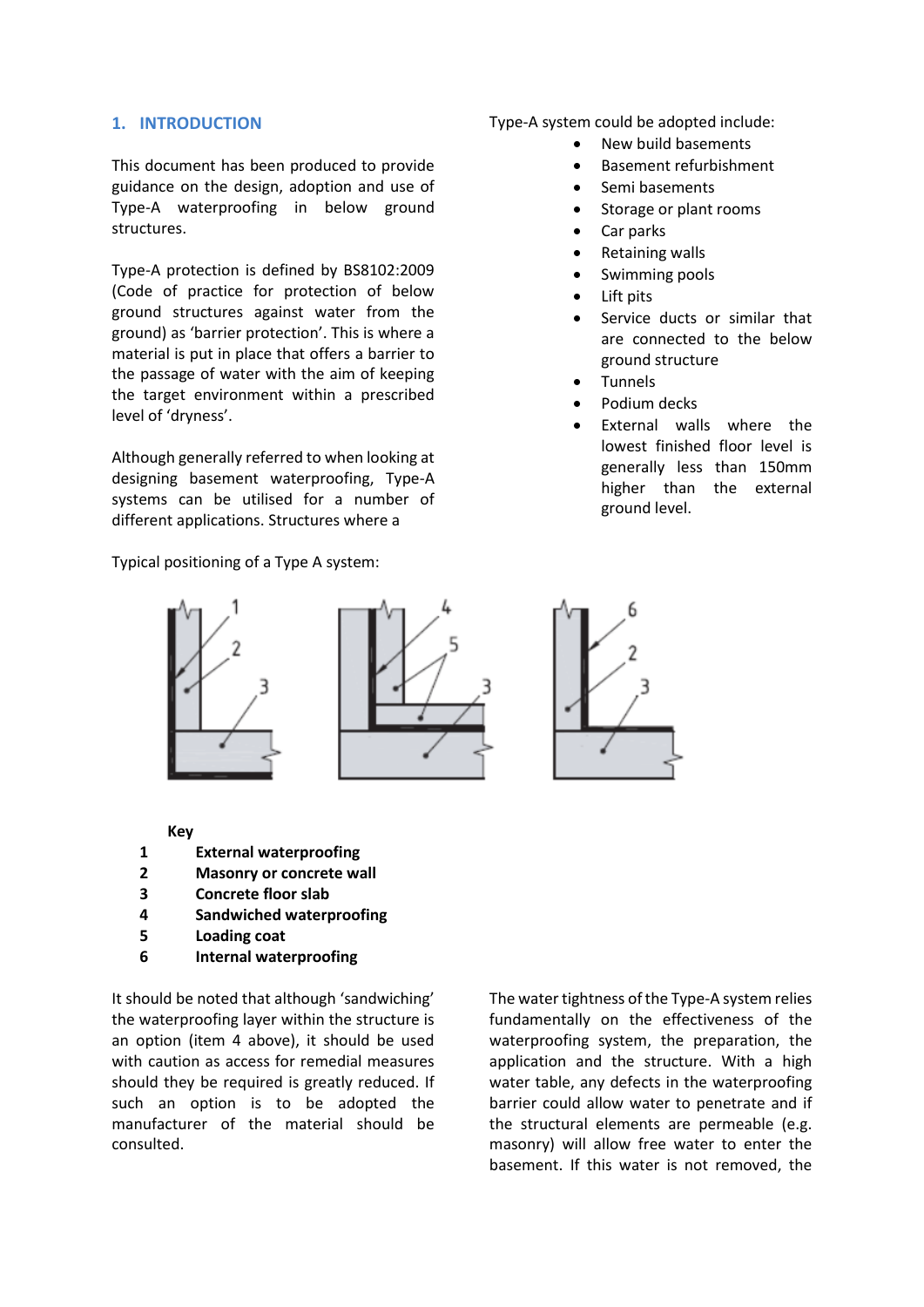basement will fill to the level of the water table. Structural elements that are less permeable e.g. concrete walls which resist or lessen the occurrence of free water can extend the usage of Type A construction.

Since fundamental reliance is placed on the waterproofing system in Type-A systems, account must be taken of the need to gain access if a defect occurs, along with the correct product selection to ensure any materials satisfy the requirements of their intended purpose (robustness, protection requirements, self-healing etc.).

Externally applied systems may require subsequent excavation. However, locating the source of a defect in a system not continuously bonded to the substrate wall can be difficult.

An internal system can make accessing and remediating the defect more straightforward but consideration needs to be given to internal fittings, the location of any load bearing/structural elements and if the structure is playing a part in the supporting of the waterproofing system.

With a varying water table, significant water ingress through defects will occur only during storm or water-logged conditions and again will depend on the resistance of the structural elements. If the water table is high only briefly, the ingress might not be enough to show itself. The longer it stays high, the greater the risk of significant water ingress.

The incorporation of maintainable land drains can be used under appropriate ground conditions to achieve a situation where all moisture is under capillary action. Scheduled maintenance of land drains is required. Much of the failure associated with structural

waterproofing is attributable to insufficient consideration of the relevant factors, leading to poor design. It is therefore advisable that where specifying waterproofing, these factors are examined rigorously, and that waterproofing specialists are consulted about a design at the earliest stage.

## BS8102:2009 defines:

A waterproofing specialist should be included as part of the design team so that an integrated waterproofing solution is created. The waterproofing specialist should:

- $a)$ be suitably experienced;
- b) be capable of devising solutions that accommodate the various project constraints and needs;
- provide the design team with information and quidance that  $\mathsf{C}$ assists with and influences the design, installation and future maintenance of the waterproofed structure.

NOTE The waterproofing specialist could be the manufacturer or material supplier, provided that the manufacturer/supplier has the relevant expertise.

Waterproofing systems should be designed by a **Waterproofing Design Specialist** who can demonstrate that they have a suitable level of knowledge for designing waterproofing systems.

Schemes offered by bodies such as the NHBC and LABC have requirements for suitably qualified persons to be involved in the design and installation of structural waterproofing systems. If a project is involving such a scheme it should be confirmed if such qualifications are a requirement of any warranty application.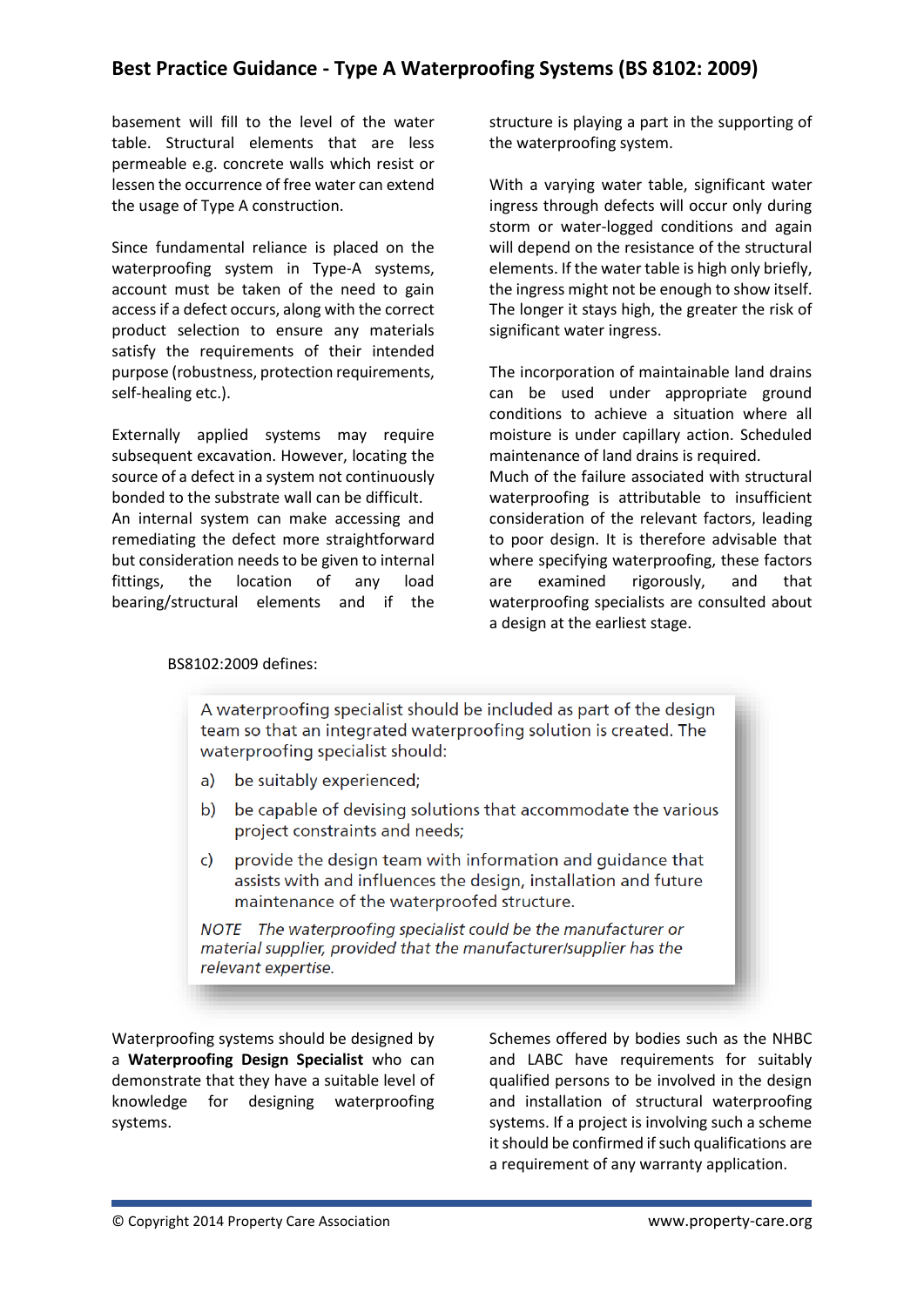In any case manufacturer's guidance and recommendations should be followed, unless any bespoke details have been confirmed with them and other relevant parties.

# **Installer**

One of the most regular causations of failed waterproofing systems is defects in the installation.

Conditions of certification for waterproofing systems will usually require that they are installed 'under license' of the supplier/manufacturer. In practice this does not always happen and it is not uncommon for waterproofing systems to be installed by operatives who have no relevant qualifications and/or no previous experience of installing waterproofing systems. This should not happen and in the main is the responsibility of the Main Contractor.

To improve this undesirable situation it is suggested that installations SHOULD be undertaken by suitably trained operatives. This could be by operatives holding a relevant qualification in the application of structural waterproofing, such as a relevant vocational qualification. Alternatively operatives trained and licensed by the supplier/manufacturer or PCA training could also provide a suitable demonstration of skill and knowledge.

# **2. DEFINITIONS**

For the purpose of this document, the following definitions refer:

# **TYPE A (BARRIER PROTECTION)**

Structure constructed from concrete or masonry, offering only limited protection against the ingress of water by the nature of its design. Protection is therefore primarily dependent on a barrier system applied to the structure, combined with serviceable land drainage where appropriate.

# **TYPE B (STRUCTURALLY INTEGRATED PROTECTION)**

Designed and constructed in reinforced or prestressed concrete to Eurocode 2; or to BS EN 8500 (to minimise water penetration); BS 8102 or to BS 8007 (to prevent water penetration) dependent on the chosen grade of basement use.

# **TYPE C (DRAINED PROTECTION)**

Constructed from structural concrete (including diaphragm walls) or masonry to minimise the ingress of water. Any water that does find its way into the basement is channelled, collected and discharged within the cavity created through the addition of an inner skin to both walls and floor.

# **BCA**

British Cement Association

# **BRE**

Building Research Establishment

# **BSWA**

British Structural Waterproofing Association

# **BUNDING**

A constructed retaining wall designed to prevent inundation or breaches from a known source. It is a secondary containment system commonly used to protect environments from spills where chemicals or liquids are stored.

# **CIRIA**

Construction Industry Research and Information Centre

# **CAPILLARY MOISTURE**

Capillary moisture means moisture held in the capillaries of a material, and which exerts no hydrostatic pressure on the structure.

## **GEOCOMPOSIT DRAINAGE MEMBRANE**

Geocomposite membrane materials consisting of a high flow rate drainage core coupled on one or both sides with filtering and/or impermeable elements to the other side.

## **HYDROSTATIC PRESSURE**

Water pressure exerted as a result of hydrostatic head pressure created by water.

## **INTERSTITIAL CONDENSATION**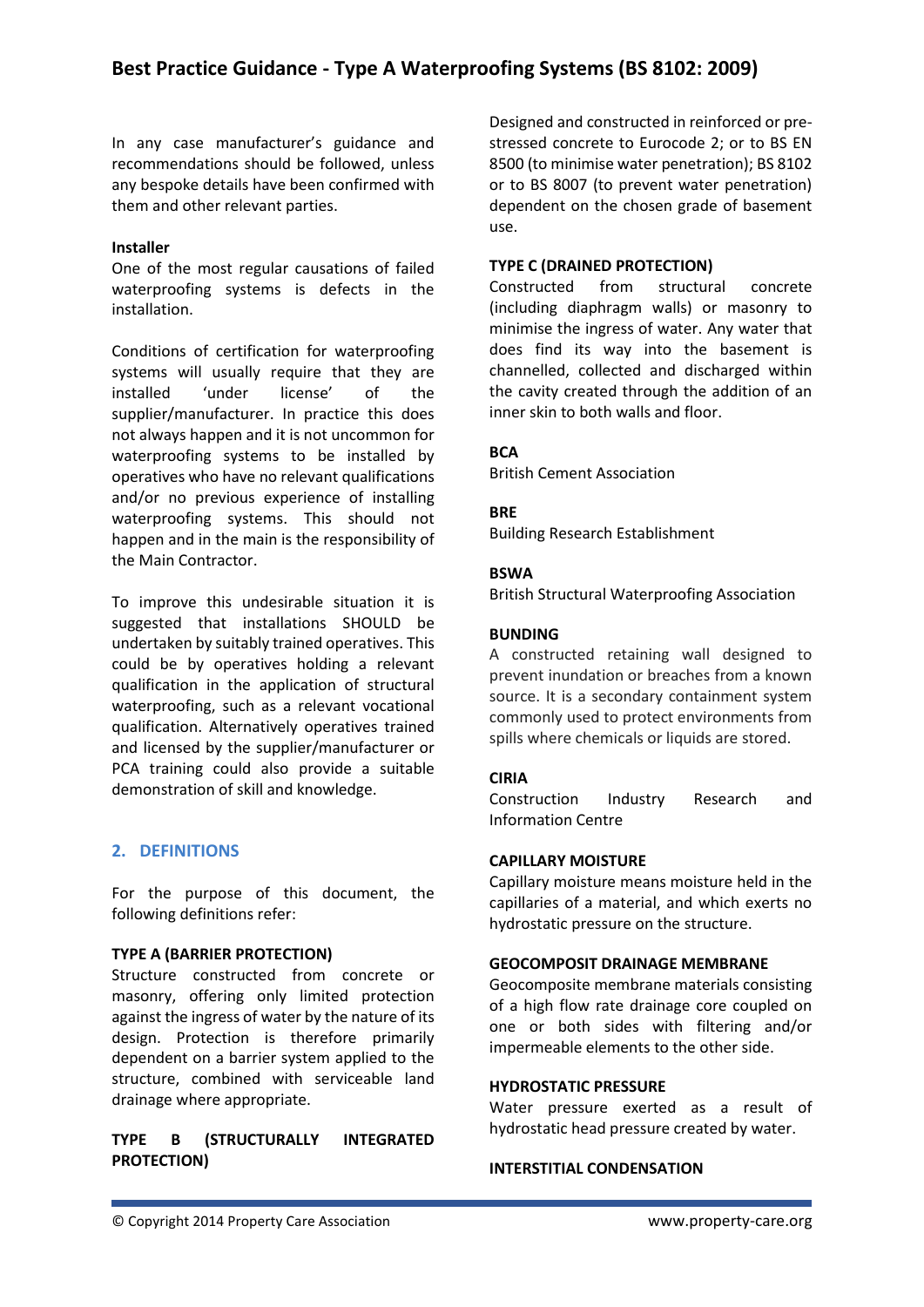Interstitial condensation is condensation occurring WITHIN the system, as opposed to the more common surface condensation.

# **ICF**

Insulating Concrete Form or insulated concrete form (ICF) is a system of [formwork](http://en.wikipedia.org/wiki/Formwork) fo[r](http://en.wikipedia.org/wiki/Reinforced_concrete)  [concrete](http://en.wikipedia.org/wiki/Reinforced_concrete) usually made with a rigid [thermal](http://en.wikipedia.org/wiki/Thermal_insulation)  [insulation](http://en.wikipedia.org/wiki/Thermal_insulation) that stays in place as a permanent interior and exterior substrate for walls, floors, and roofs.

# **LABC**

Local Authority Building Control

**MPA**

Material Products Association

## **MEMBRANE**

A thin piece of material used in waterproofing to isolate soil water from passing through a solid material.

## **NHBC**

National House Building Council.

## **PLASTER**

The term 'plaster' refers to any applied coat whose cementing action comes from either gypsum or cement / lime.

## **PRESSURE**

Pressure is a load which is spread across an area, e.g. hydrostatic pressure.

## **RENDER**

The term 'render' refers to any applied coat which is made up of a sand: cement mix only, and can be used for coatings applied internally or externally. It may incorporate waterresisting admixtures, accelerators, plasticisers, or other approved additives.

## **STRESS**

Stress is the pressure that builds up within the elements of a structure to resist applied loads and / or pressures.

## **TANKING**

The term 'tanking' refers to a pressure resisting waterproofing system that is applied internally or externally to a structure, which will prevent any lateral penetration of liquid, either by capillary action or by hydrostatic pressure.

## **TBIC**

The Basement Information Centre

## **VAPOUR CHECK**

Any layer which reduces the passage of water vapour, resulting in a build-up of humidity immediately behind it, is known as a vapour check.

## **VAPOUR CONTROL LAYER**

A vapour control layer is a strategically placed vapour check, used where control of water vapour is needed.

## **VAPOUR RESISTANCE**

The ability to resist water vapour.

## **WATERPROOF**

A material or layer that is impervious to the passage of water.

## **WATERPROOFING**

The application of a material that is impervious to water.

## **WATER RESISTANT**

A material or layer with a high resistance to the passage of water.

## **WATER VAPOUR**

Water in its gaseous phase.

# **3. PRINCIPLES OF DESIGN**

## **3.1 BS8102:2009**

*Code of Practice for the protection of below ground structures against water from the ground* provides guidance on the methods which can be adopted to deal with and prevent the entry of water from the ground into a structure that is below ground level. It is widely referred to and used in basement waterproofing, making particular reference to:

- Adoption of a design team
- Water table classification
- Defects and remedial measures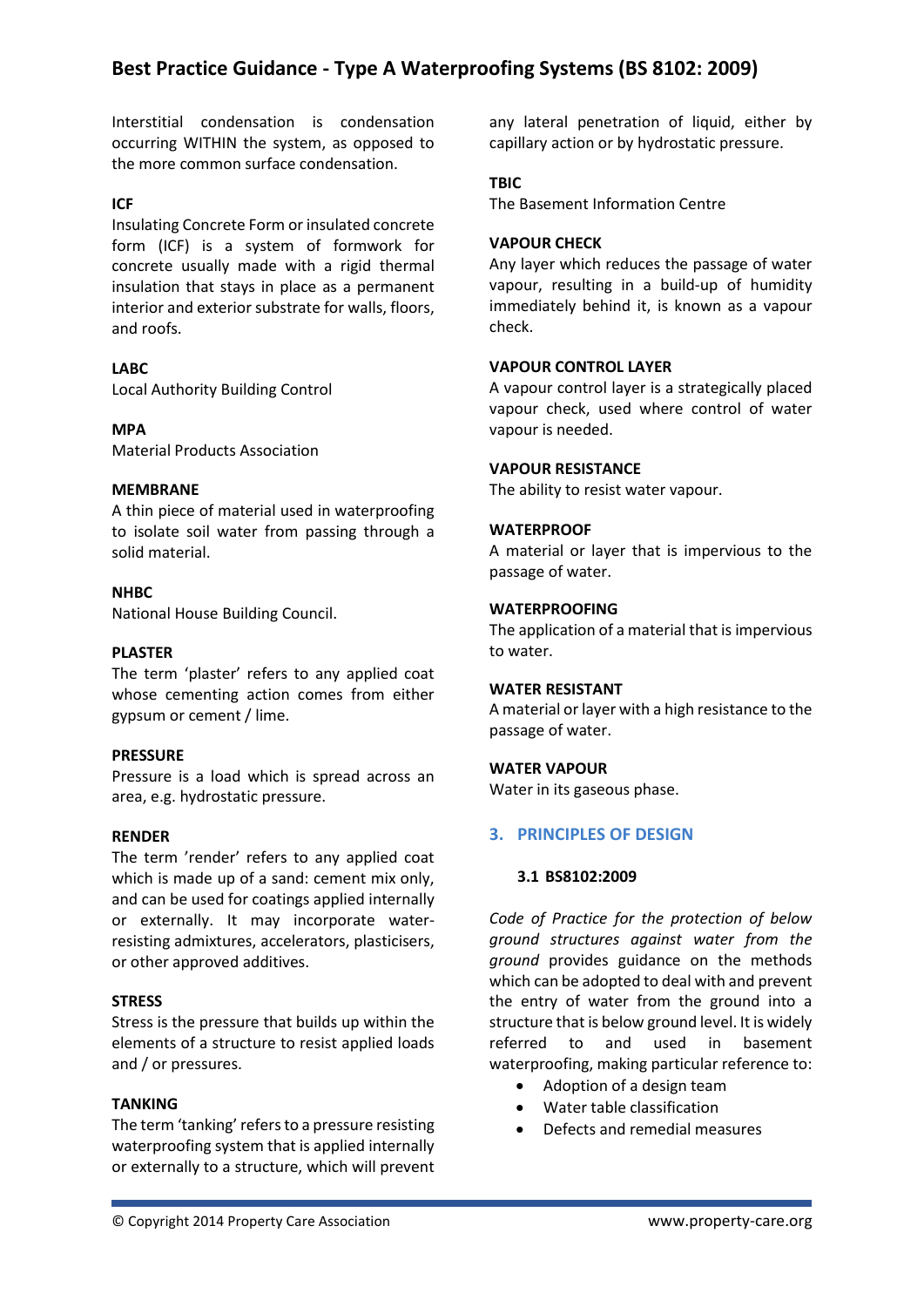It also refers to other waterproofing protection known as Type-B (structurally integral protection) and Type-C (drained protection) and how they can be combined with Type-A systems where required.

Design should be in accordance with relevant building regulations and applicable statutory requirements.

All elements (including foundations, walls and floors) forming a below ground structure requiring waterproofing should be suitable for their intended purpose.

# **3.2 Design and Build Philosophy**

As a general rule, design and construction should be kept as simple as possible. Consulting relevant waterproofing specialists as early as possible and working through details sequentially will help to avoid unbuildable details on site.

All floors, ceilings and walls below external ground level including the junctions between them, should be designed to resist the passage of water and moisture to the internal surface. The level of protection against water and moisture reaching the internal surfaces should be appropriate for the proposed use.

Habitable accommodation should be designed to "Grade 3" as described in BS 8102:2009 – that 'no water penetration is acceptable and a dry environment will be provided if maintained by adequate ventilation'.

Non-habitable areas such as parking areas, storage or plant rooms where the internal finishes are not readily damaged by moisture should be designed to a minimum "Grade 2" as described in BS 8102:2009, as no water penetration is acceptable although damp is tolerated.

Retaining walls used to form elements such as light wells ideally should be designed to provide "Grade 1" protection.

Where there is any doubt about use, the level of protection required for habitable accommodation should be provided.

# **3.3 Designer**

Waterproofing systems should be designed by a Waterproofing Design Specialist who can demonstrate that they have a suitable level of knowledge for designing waterproofing systems.

The Property Care Association (PCA) provides training for surveyors and designers of underground waterproofing systems. The Certificated Surveyor in Structural Waterproofing (CSSW) is a recognized industry qualification which requires an understanding of waterproof systems and the ability to comment on them. PCA has created a register of Waterproofing Design Specialists (WDS) who have shown further ability to provide design advice for structural waterproofing.

With the publication of the register of Waterproofing Design Specialists, developers, architects and builders can quickly locate individual practitioners who can assist in the design and planning of underground waterproofing. This ability will allow them to conform to the recommendation set out so clearly in BS8102: 2009. The availability of the register will ensure that a properly vetted and approved Waterproofing Design Specialist is available and accessible to the leader of any design team.

The list of Waterproofing Design Specialists can be accessed [www.property.care.org/ProGuidance.RWDS.a](http://www.property.care.org/ProGuidance.RWDS.asp) [sp](http://www.property.care.org/ProGuidance.RWDS.asp) Information about training courses and

qualifications are available from the PCA website[:www.property.care.org](http://www.property.care.org/)

Further guidance for the design of waterproofing systems can be found in BS 8102 'Code of practice for protection of below ground structures against water from the ground' or in the excerpt on page 4 of this document.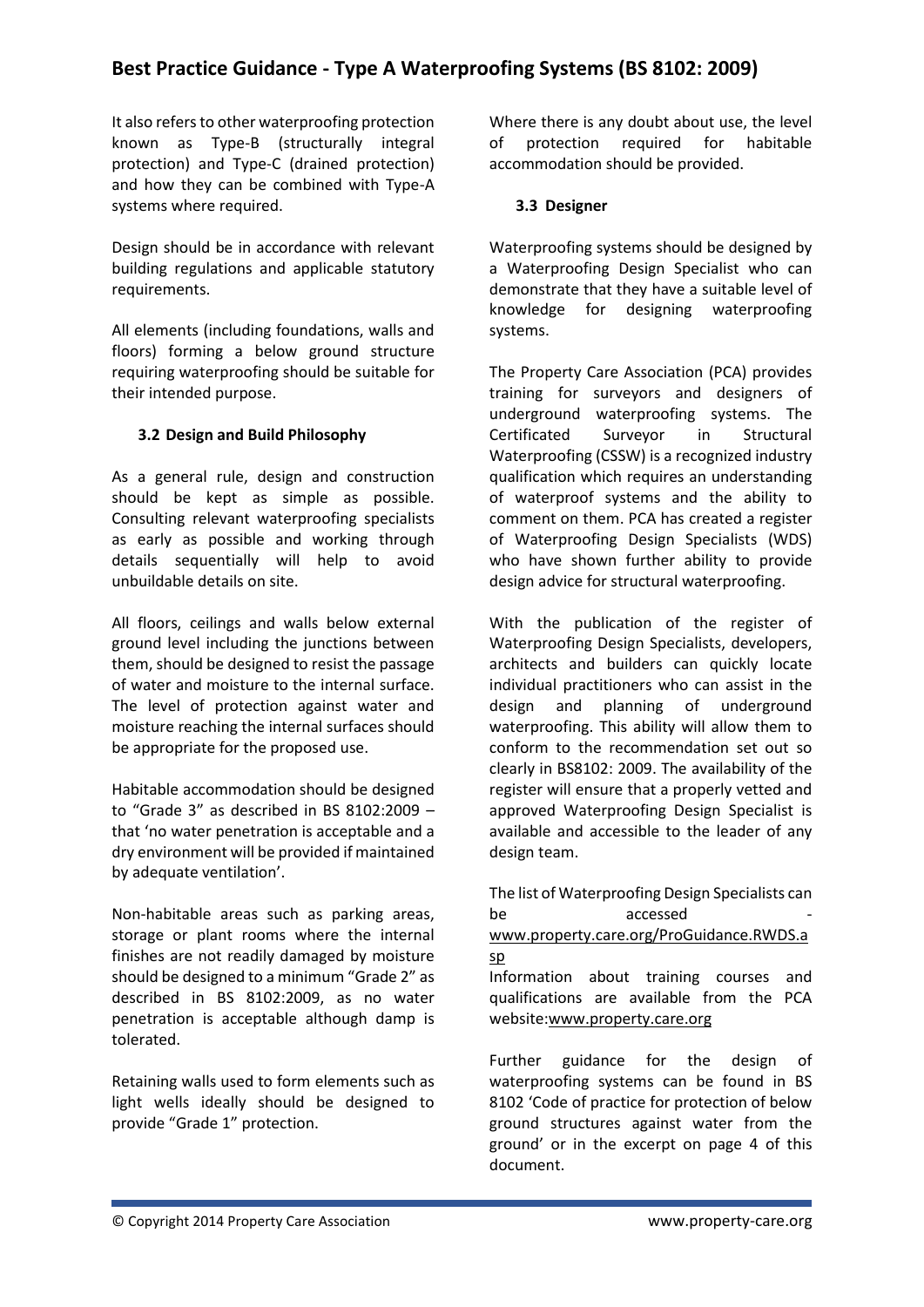# **3.4 Site Investigation**

A site investigation is important as its results will have a bearing not only on the waterproofing options considered, but also how the structure is designed. Although the findings of a site investigation can be seen as conclusive, consideration should be given that it is often a 'snap shot in time' and conditions on or around the site may change in the future.

It should be assumed water will come to bear against the full height of the below ground structure at some time in its life. Initial designed use may find risk of future failure acceptable, but it may be changed to 'higher risk' use later. As such it may be that designing a system to offer full protection to full height, regardless of any water table classification, should be considered.

There are some overriding principles that need to be highlighted when selecting the form of construction and waterproofing system that a site investigation will assist with.

# **Risk Assessment**

A risk assessment should be carried out which identifies any possible long-term water pressures, the effects of surface water percolation, use of external drainage and the effects of party wall impaction on neighbours. It should take into consideration the possible effects of climate change, defective water goods, nearby trees, contaminants; and where external drainage is proposed, the effects dewatering may have on adjacent structures along with the potential for silting of drainage.

# **3.5.1 Water table**

The existence of a watercourse or water table and its seasonal position below ground will need to be established. The site history and name clues such as 'Pond Lane' can help. Evidence of a flooding site could suggest an impermeable soil or a high or perched water table.

High water tables present the greatest risk of failure to the waterproofing of a basement and it is therefore important to identify. A watercourse or water table that rises and falls and the potential for a perched water table must also be identified. How often and for how long the water table stays high are also important factors.

If the water table rises briefly – say, after heavy rain – and then immediately falls again, the risk of water penetration through external waterproofing and then through the structure is less than if the water table stays high for a much longer period. Consideration should also be given to the effect of possible planned developments adjacent or in close proximity to the site either under consideration or potentially possible in the future. Historic information on past flooding is valuable including any recording of rate of water ingress. If the water table is variable then it is advisable to design to the "highest level".

The likely presence of water and the position of the water table must also be established for construction purposes. The main contractor may need to lower the water table temporarily to enable the construction and waterproofing to go ahead. In addition, any lowering of the water table will need to be maintained until the loads acting on the basement, from either itself or in combination with the superstructure, are greater than the forces that would be generated by the water pressures as the water table returns to its original level.

The existence of any aggressive elements in the ground and/or the groundwater must be established to ensure that the most suitable combination of structure category and waterproofing system is selected.

More information on water tables and ground water can be found in the PCA document 'What is groundwater?'

# **3.5.2 Ground conditions**

The design of the basement should take into account all current and likely future ground conditions. The design of the waterproofing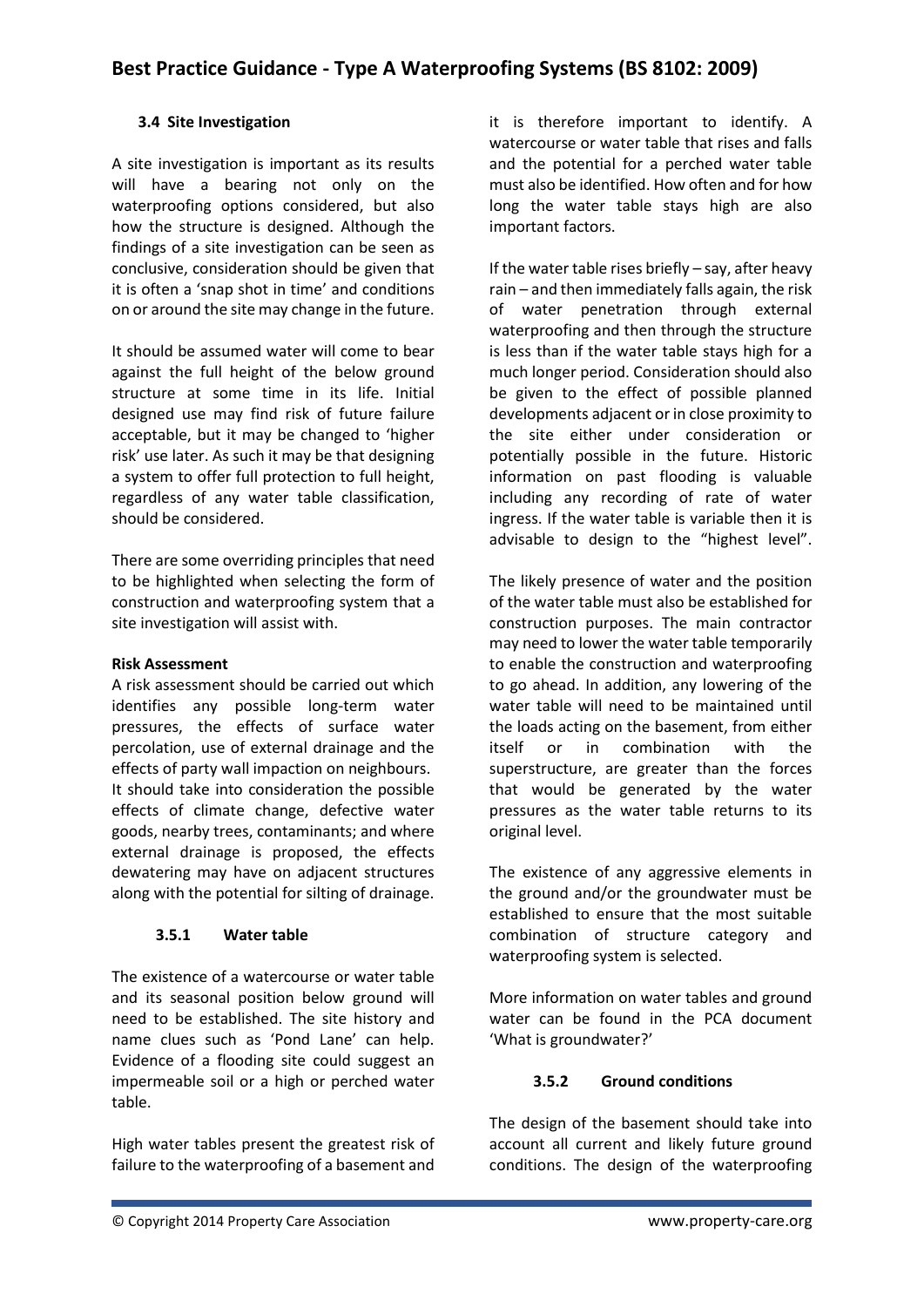system should consider the likely effects of these ground conditions, including water, and assume exposure of the basement to full height of water within the design life of the building.

A summary of common investigations relating to ground conditions along with some useful guidance is given in the table below.

| <b>Investigations</b>                                                                                                                                                                                               | <b>Guidance and information</b>                                                                                                                                                                                                                   |
|---------------------------------------------------------------------------------------------------------------------------------------------------------------------------------------------------------------------|---------------------------------------------------------------------------------------------------------------------------------------------------------------------------------------------------------------------------------------------------|
| Desk study including reviewing:                                                                                                                                                                                     |                                                                                                                                                                                                                                                   |
| groundwater and flooding issues<br>flood potential of the site<br>available groundwater data<br>SuD's impact assessment<br>flood risk assessment<br>topography of the site<br>effects of adjacent surface finishes. | www.environment-<br>agency.gov.uk/homeandleisure/floods                                                                                                                                                                                           |
|                                                                                                                                                                                                                     | www.bgs.ac.uk/research/groundwater/datainfo/l<br>evels/home.html                                                                                                                                                                                  |
|                                                                                                                                                                                                                     | www.metoffice.gov.uk/climate/uk/stationdata                                                                                                                                                                                                       |
|                                                                                                                                                                                                                     | TBIC - Guidance Documents (various)<br>PCA - 'What is Groundwater?'                                                                                                                                                                               |
| Contaminated and aggressive ground                                                                                                                                                                                  | Testing required if there is the potential for<br>chemically aggressive ground and/or groundwater                                                                                                                                                 |
| Seasonal water level change including risks of<br>flash flooding and water logging                                                                                                                                  | The report should consider likely fluctuations and<br>short term flooding events that typically occur<br>during Autumn, Winter and Spring                                                                                                         |
| Assessment of impact on the ground water flow<br>where the construction is likely to have a<br>"damming" effect                                                                                                     | Interpretative report by a qualified engineer or<br>hydrogeologists to include:<br>the<br>direction<br>of<br>assessment<br>οf<br>groundwater flow,<br>"Damming" effects on the groundwater<br>regime,<br>"Damming" effect of adjacent structures. |

# **3.5.3 Ground drainage**

The topography of the land and the direction and movement of any groundwater should be determined as they will have a bearing on any proposals to provide drainage to reduce local groundwater pressures.

If there are any drains or land drains, their positions and performance should be established. Any new construction proposals should not interrupt drains that still function unless measures are taken to redirect them or to intercept the water by a new drainage system.

# **3.5.4 Soil type and conditions**

The type of soil can greatly influence the volume of water reaching the basement wall. Free-draining soils not subject to variability in water tables generally present fewer problems than clays, which tend to be impermeable.

It is important, therefore, to determine the soil type and, in particular, its drainage characteristics. It should be noted that the soil around a basement may not be uniform and therefore care needs to be taken when assessing its overall characteristics. Such assessment is best left to specialists.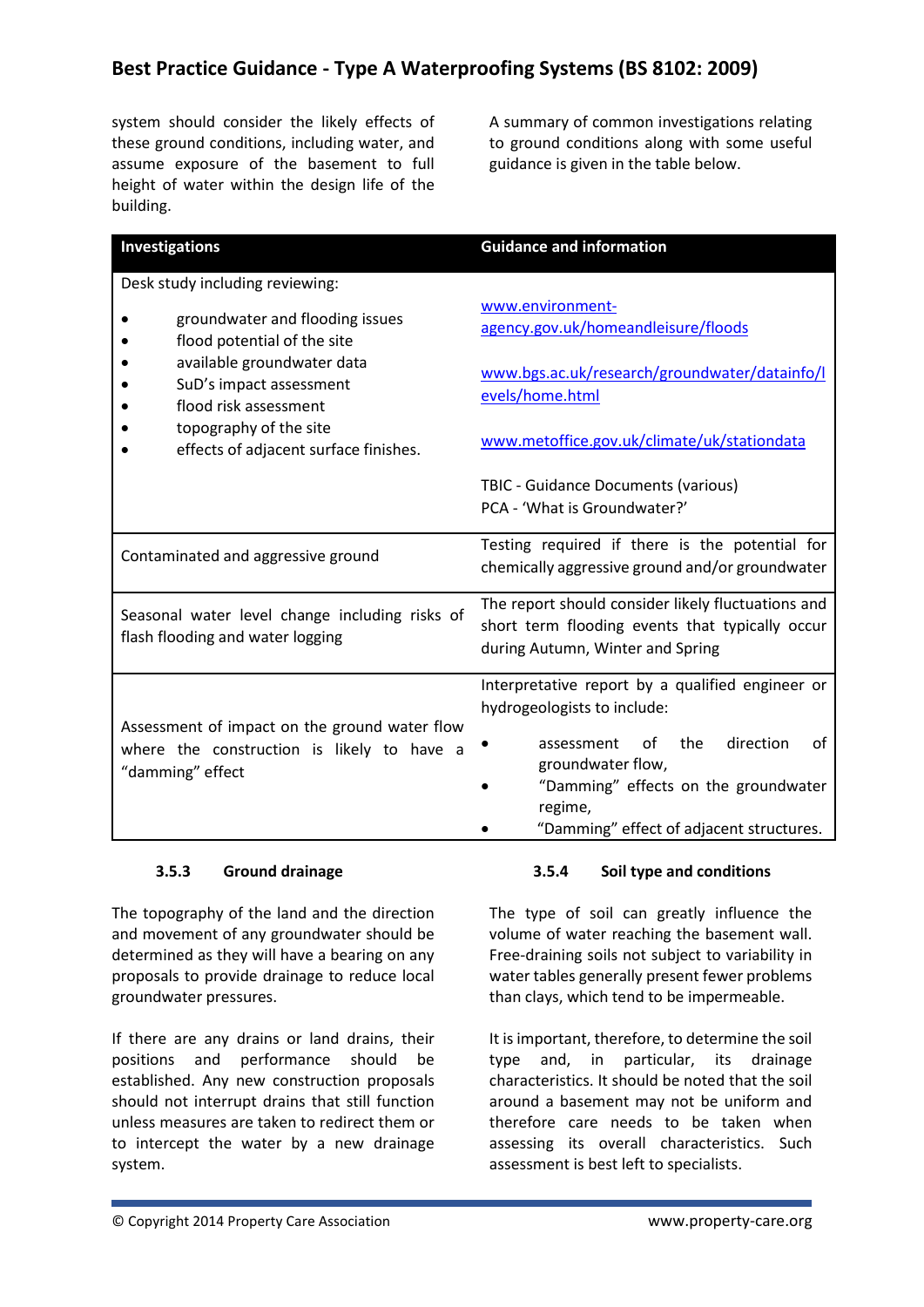Some soils contain chemicals that may harm both the structure and the waterproofing system. Check the ground for materials that are detrimental, such as peat, sulphates, chlorides, VOCs and hydrocarbons.

BS 8102:2009 advises the designer to also take account of the presence of, or potential for, natural gases such as radon, methane and other gases such as  $CO<sub>2</sub>$  when considering waterproofing. This is mentioned so that designers can take note of the perceived risks from radon and advise their clients accordingly. It should also be noted that high levels of radon can accumulate even where basements are protected by a waterproofing membrane (that is also effective as a radon barrier), and this may lead to the installation of a radon management system where the risk assessment, particularly in existing structures, indicates that legislation might otherwise apply. See section 3.7.2 for more information.

# **3.5.5 Movement risks**

A change in ground moisture content – caused, for example, by the removal of trees – can result in ground movement and affect the load-bearing capacity of soil and applied waterproofing. Clay and peaty soils are particularly prone to volumetric changes leading to varying foundation pressures and movement.

The remains of former buildings or structures on the site need to be assessed. They are best removed to avoid differential movement due to bearing over firmer points. Steeply sloping sites may have high land-slip risks, which should be assessed before proceeding further.

Particular care is needed where there are changes in the soil strata that may cause differential foundation movement.

Although such matters can be catered for structurally, they do present problems. For example, although expansion joints are a common solution, they may not be appropriate.

If the risk of movement is high, movement joints should be considered. Where possible, designers should not attempt to create waterproofed expansion joints but instead should design discrete boxes that can be separately waterproofed.

# **3.6 Sequence and timing of work**

It is fundamental that the waterproofing elements of a structure are communicated with all relevant parties throughout the construction process. For this reason the waterproof design should take into consideration the construction stages and timing between them to ensure the end result and function of any installed material is as expected. All parties should be aware of the waterproofing materials that are introduced at each stage to avoid problematic post installations, miss-installations or potentially leaving them out altogether.

# **3.7 Considerations**

# **3.7.1 Site de-watering**

If de-watering of a site is deemed necessary it should be done to a degree suitable for the proposed system with due consideration to existing surrounding structures to ensure any potential movement to the surrounding land as a result of de-watering does not have a detrimental effect. In any case specialist advice should be sought. Suggested further points of reading regarding dewatering are:

- CIRIA Document 515. Groundwater control – Design and Practice
- Construction Dewatering and Groundwater Control: New Methods and Applications, 3rd Edition (J. Patrick Powers, 2007)
- Groundwater Lowering in Construction: A Practical Guide (P.M. Cashman and Martin Preene, Ove Arup & Partners, UK, 2001)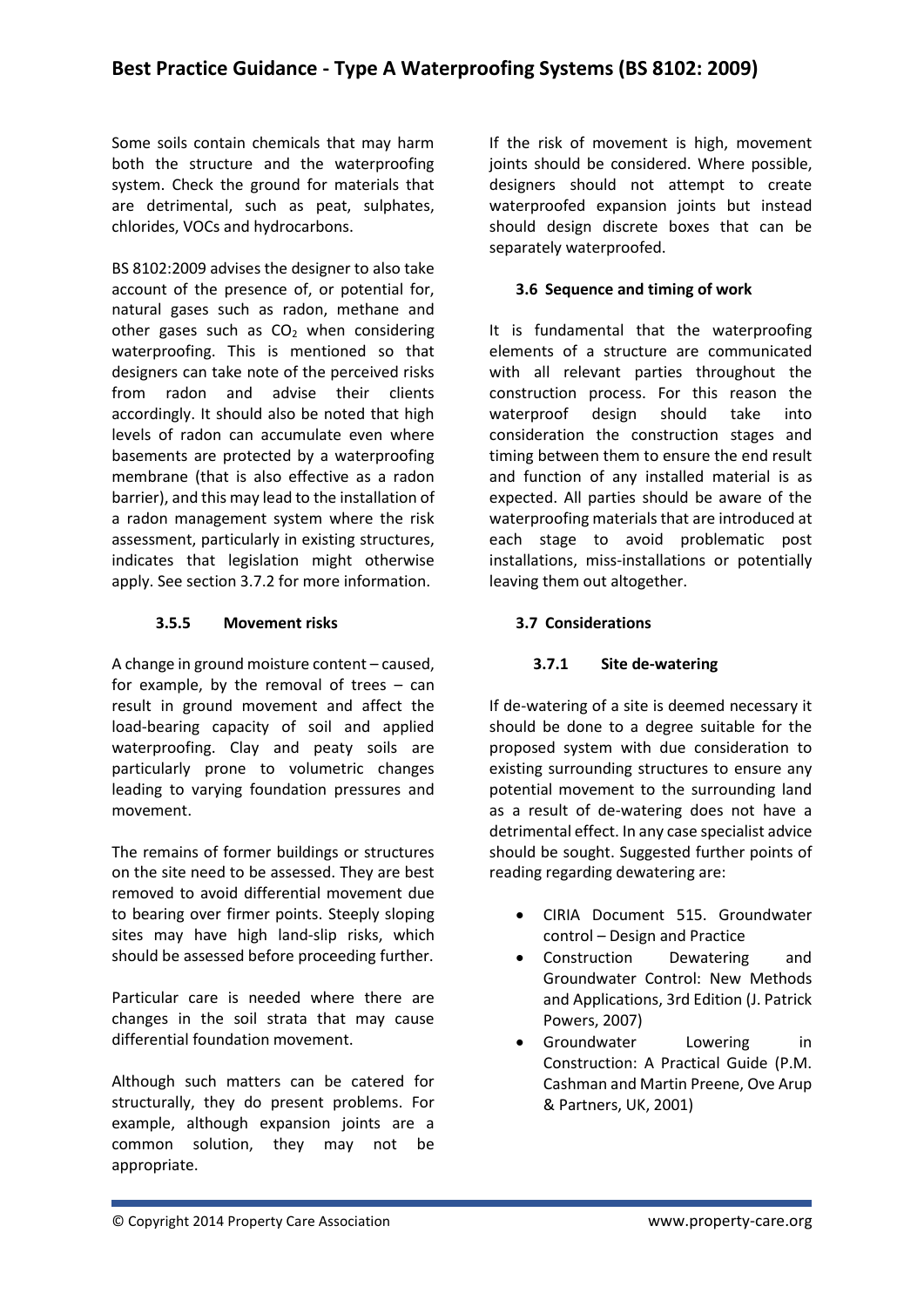# **3.7.2 Ground gases**

The likelihood of gases can be established from the underlying geological structure, and guidance for its control may be found in a number of documents and via official sources on the internet. BS 8102:2009 makes reference to maps of areas where basic or full protection against radon needs to be provided that are contained in the Building Research Establishment (BRE) reports BR211, BR376, BR413 and the Health Protection Agency (HPA) documents:

[HPA-RPD-033, Indicative Atlas of Radon in](http://www.hpa.org.uk/web/HPAweb&HPAwebStandard/HPAweb_C/1195733749409)  [England and Wales, 2007, I](http://www.hpa.org.uk/web/HPAweb&HPAwebStandard/HPAweb_C/1195733749409)SBN 978-0-85951- 608-2, available from HPA.

[HPA-RPD-051, Radon in Dwellings in Scotland:](http://webarchive.nationalarchives.gov.uk/20140714084352/http:/www.hpa.org.uk/web/HPAweb&HPAwebStandard/HPAweb_C/1309969225203)  [2008 Review and Atlas,](http://webarchive.nationalarchives.gov.uk/20140714084352/http:/www.hpa.org.uk/web/HPAweb&HPAwebStandard/HPAweb_C/1309969225203) ISBN 978-0-85951-634- 1, available from HPA.

[NRPB Documents, Vol 4, No.6, 1993, Radon](http://www.ukradon.org/resources/)  [affected areas: Scotland and Northern Ireland](http://www.ukradon.org/resources/)  ISBN 085951367X, available from HPA.

Attention is also drawn to the Building Regulations, and to further guidance on the characterisation and remediation of ground gases given in BS 8485. Guidance on measures for large buildings is given in BRE guidance *Radon protection for new large buildings*. In view of health issues concerning radon, due vigilance should be observed regarding any revisions to these documents and other official sources.

Methane and other gases are likely to be linked to infill and made-up ground, particularly where large amounts of organic matter have been buried. Such sites can also present risks from acid wastes, mineral oil shales, and other fill materials. Some slags and other residues often contain toxic materials and some furnace ashes may be reactive. The Building Regulations give information on site preparation and resistance to moisture, and include guidance on ground contaminants.

# **3.7.3 Existing Structures**

Many of the considerations applicable to structural waterproofing design in new construction apply equally to the design of systems for existing structures, and this document serves equally well as a guide to review these necessary considerations for this purpose.

However, contrary to new-build scenarios, there are limitations inherent when working within the confines of an existing structure, in that there is typically a limited opportunity or scope to make structural alterations for the purpose of installing a given system.

Additionally, while in the case of new construction waterproofing, the designer is providing the initial or first-stage measures of protection against groundwater, in existing structures it is often the case that designs are provided for the purpose of remedying failures in those initial measures, to address problems with systems of considerable age in older or historic property, or to facilitate change of use.

If options are limited by the confines of the structure, it is important to understand what that structure is, and equally, the nature of any installed waterproofing measures within it, which may further influence design.

Therefore, an analysis, through visual inspection, inspection of drawings (where available), and potentially intrusive investigation, i.e. trial hole formation, should be undertaken so that a thorough understanding of the structure and how it is constructed, is developed. The effects of any structural discontinuity as may typically occur in an existing structure must also be assessed. Once the structure is understood, and objectives and instructions are defined, it is the role of the Waterproofing Design Specialist to configure products and systems within that structure, all while considering the appropriate factors detailed within this guide, so that the objectives are successfully met and structures are protected in the long term.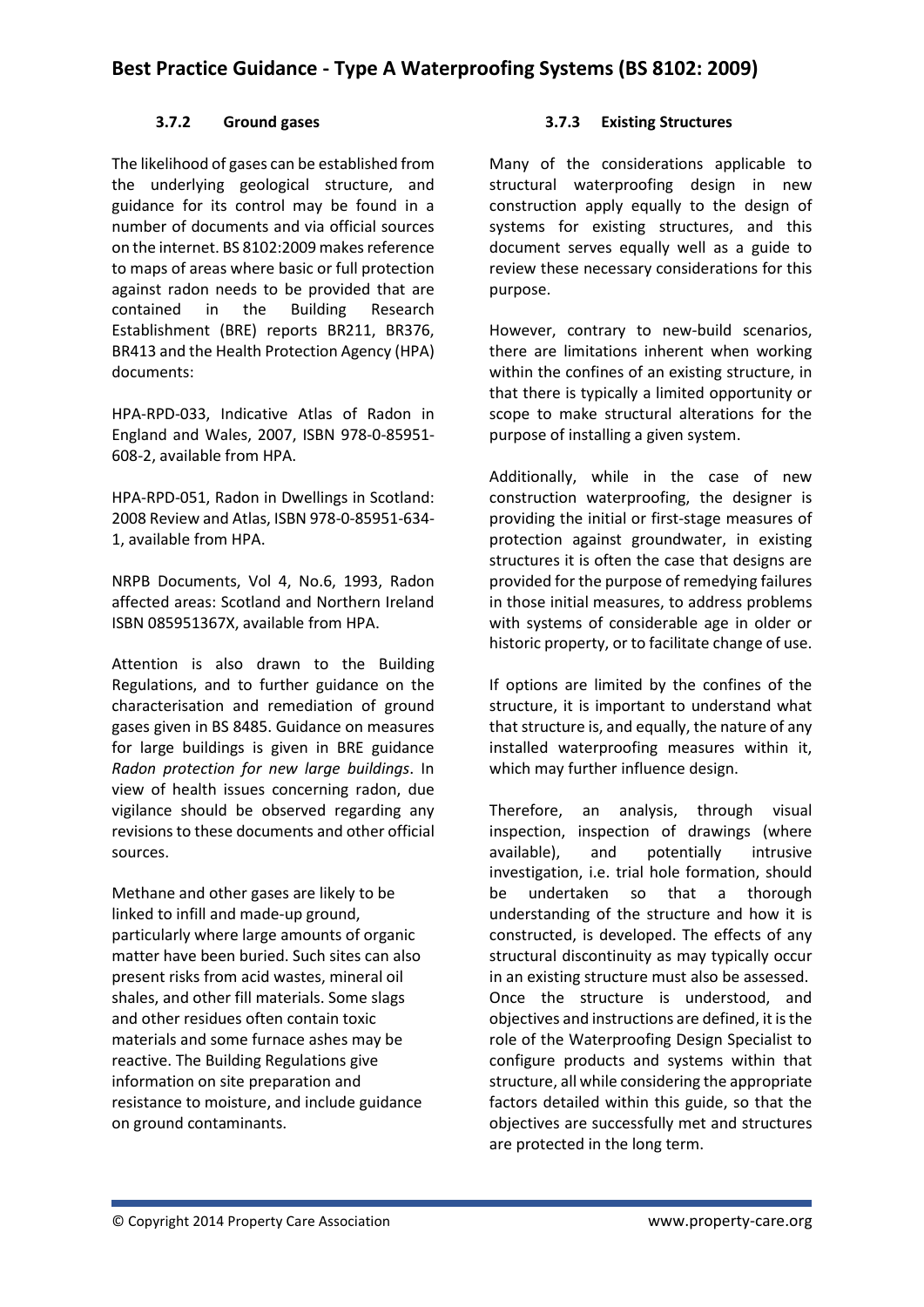# **3.8 Structural stability**

Parts of the building constructed below ground level that form usable spaces should be designed by an Engineer. The existing substrate should be assessed by the Structural Engineer for suitability for the proposed system.

The design should consider all imposed loads including:

- ground movement
- lateral forces from ground water and retained ground
- buoyancy
- loading from other parts of the building

For further guidance refer to The Basement Information Centre Design guide.

# **4. PRODUCTS**

Since reliance has often to be placed on the waterproofing system, the designer must ensure that the materials are properly selected and adequate for the proposed location and conditions. It is imperative that all continuous horizontal, sloping or vertical waterproofing be specified, and executed, in one proprietary waterproofing system. Consideration should also be given to the scope of where products are sourced, as supply from differing sources can lead to complications when trying to identify a root cause of possible failure.

Most proprietary systems and materials are covered by British Standards, Agrément certificates or manufacturers' and installers' warranties.

Reference MUST always be made to Manufacturers Product Recommendations for the application of these products.

There is a wide range of products used for structural waterproofing. The typical range of barrier materials and cavity drain membranes is given in BS 8102: 2009. For ease of understanding, this publication separates them into seven distinct categories according

to product type, form and application as follows:

**Category 1: Bonded sheet membranes Category 2: Drainage membranes Category 3: Bentonite clay active membranes Category 4: Liquid-applied membranes Category 5: Mastic asphalt membranes Category 6: cementitious crystallisation active systems Category 7: Proprietary cementitious multicoat renders, toppings and coatings**

**Category 8: Loose Laid Membrane systems**

Categories 1 and 3–8 are regarded as barrier materials for use as Type A protection (and may be combined with a Type B protection) whereas Category 2 is a membrane that creates a drainable cavity and is part of a Type C protection system. Type B and Type C systems are covered in their own documents.

# **Combination systems**

Consideration can be given to the use of combined systems (e.g. Type A and Type B, Type A and Type C or Type B and Type C) where the assessed risks are deemed to be high, where consequences of defects or inadequate workmanship are high, or where additional vapour checks are required to a system where water vapour penetration can occur.

As an example, Type B structures are designed to be water resistant, however additional waterproofing systems may be applied internally or externally to control water vapour movement, where appropriate, or to provide further protection against water ingress.

Thus combining a Type B system with a Type A or Type C would be deemed to have the least risk associated with them in areas of high risk (see BS 8102:2009 clauses 5.1.2 and 5.1.3).

It is also important that any waterproofing works are correctly detailed to maintain continuation with above ground works such as damp proof courses, damp proof membranes and cavity trays.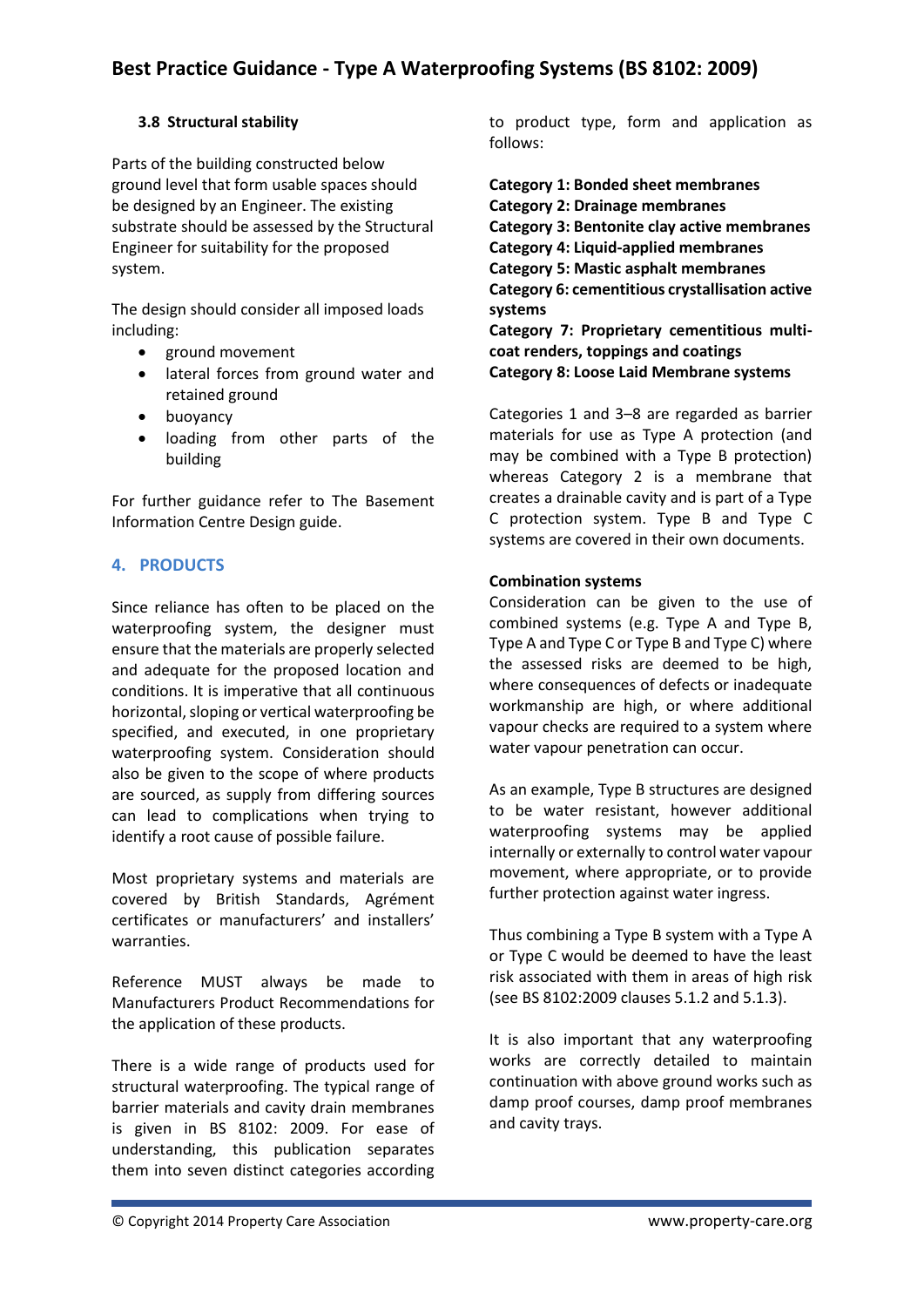The design should ensure that waterproofing systems, materials and components are designed in accordance with the manufacturer's recommendations.

## **4.1. Product Selection**

Given the wide range of waterproofing materials and certifications available it is clear there are many options when it comes to deciding upon a product or system for a given project.

Historically and in most cases holding a current British Board of Agrément Certificate or accreditation through appropriate independent testing body has been sufficient. However with the changing requirements of government, Europe and further afield an assessment of the product for its given application should be carried out. Areas which may be important to the application and that need assessing could be:

- Product durability
- Expected life in service
- Crack bridging ability
- Resistance to aggressive environments (UV, contaminants, ground gases etc.)
- Bi-Axial behaviours
- Resistance to stress cracking

When selecting a product or system, it is also important to look at the supplier and/or manufacturer to confirm what support they offer. This could include:

- Design advice
- Range and type of products
- Site support
- Post-application support
- Product training (designers and applicators)

## **CE marked products**

As from  $1^{st}$  July 2013, construction products placed on the market in the UK and covered by a harmonised standard (hEN) or a European Technical Assessment (ETA) will have to be accompanied by a Declaration of Performance (DoP) and will need to have the CE marking.

The scope of harmonised standards is likely to increase over time and as such it would not be practical to list them in this document. It is however important that checks are made to ensure any products being used in works covered by a hEN include appropriately CE marked products, as failure to do so can lead to financial penalties and further legal complications further down the line (this applies to manufacturers, distributors, contractors and specifiers).

## **4.2 Bonded sheet membranes**

A fully bonded barrier is a barrier that forms part of a composite structural wall and/or floor. This includes liquid applied and cementitious systems. Systems that form a composite with the wall or are bonded with a high degree of adhesion and will not allow water to track behind.

Bonded sheet membranes fall into two distinct categories:-

## **Pre applied**

 Bonded to the structural concrete. Laid out on blinding and / or lining the formwork prior to concrete placement – bond through either a pressure sensitive adhesive or a mechanical bond (polypropylene fleece or laminated grid). Design considerations:

- Bonded to structural concrete not to blinding so offer greater protection and resist lateral migration of water if the system is breached (e.g. mechanical damage).
- Various different plastics used e.g. HDPE, Flexible Polyolefin. The material has an effect on ease of installation, crack bridging ability and stress crack resistance. Generally the thicker the membrane the longer service life will be.
- Can offer additional protection against VOC's and other aggressive contaminants as well as common ground gases.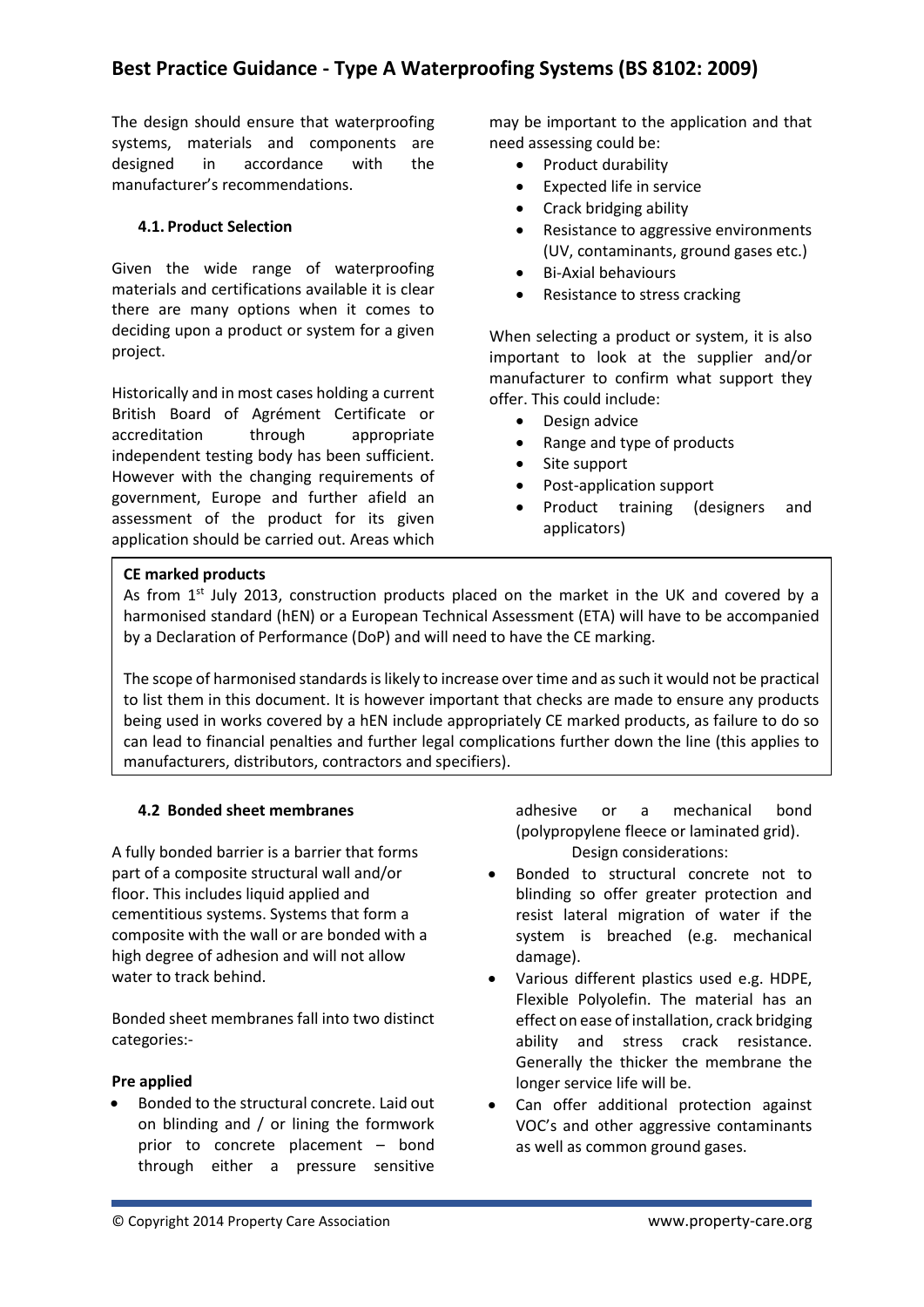Joint details must be to manufacturer's guidelines / recommendations.

# **Post applied**.

 Cold-applied or heat-bonded to the finished structural walls. Both are modified bitumen on a range of carrier films. They are applied externally. Composite polymeric sheet membranes are also available.

# **Design considerations:**

- Flexible and able to adapt to minor movement and shrinkage within the substrate.
- They are of consistent thickness and quality.
- May provide protection against aggressive soils and groundwater when applied externally.
- Require good surface preparation.
- Substrate must be free from surface water for bonding to occur.
- Generally, suitable only for uncomplicated foundation systems such as plain rafts.
- Bitumen membranes can have a reduced service life as a result of Anti-Oxidant depletion (applies to all plastics) and loss of bitumen mass over time. Manufacturers should be consulted as to the expected life span of their product in a given application.
- Can offer additional protection against common ground gases.



Heat welding with automatic welding machines (double seam) – welded seams as strong as the membrane

## **4.3 Bentonite clay active membranes**

Bentonite clay active membranes are sheets of sodium bentonite clay sandwiched between two layers of geotextile or bentonite fixed to a foil membrane. The bentonite within these

sheets comes in two forms: dry bentonite which requires hydration of the bentonite for it to swell, bond together and form an impermeable barrier to the passage of liquid; and factory prehydrated bentonite where the bentonite has been activated to provide an

# Sheet membrane installation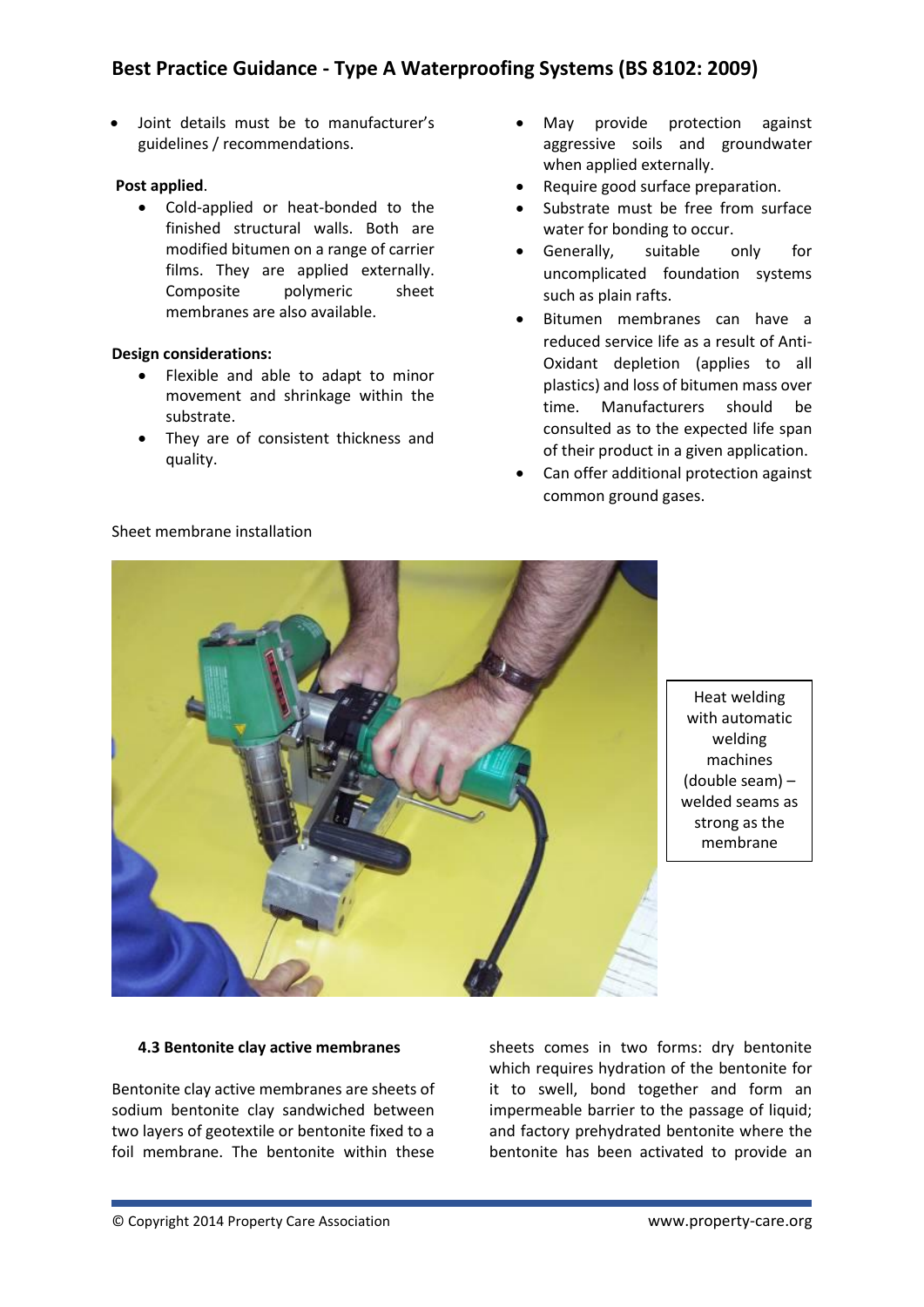immediate impermeable barrier in its asdelivered state. Both systems have the capacity to swell to many times their original thickness, potentially sealing the surface of any cracks in the structure and self-sealing any movement in the sheets. These membranes are used either externally or sandwiched between secant or sheet piles and the structural concrete of the building they waterproof.

Design considerations

- Bentonite membranes can be applied with minimum surface preparation.
- They can be applied to green concrete and where the surface to which they are applied is damp.
- Bentonite remains 'live' and as such can self-seal minor punctures and defects when installed.
- Geotextile bound systems which form a mechanical bond with the concrete have benefits in boundary line construction (restricted working space)
- Manufacturers should be consulted when using in saline, acidic or alkaline environments as some bentonite systems have limitations of usage in these conditions.

# **4.4 Liquid-applied membranes**

Liquid-applied membranes are one- or twopart systems. They are applied cold, generally in two coats as a bitumen solution, elastomeric urethane, polyurea or modified epoxy. They can be applied both externally and internally. In the latter case, the loading coat must be strong enough to resist hydrostatic pressure, unless used as a vapour barrier in Type B construction.

Design considerations

- Being jointless, they maintain continuity of membrane.
- Fully bonded to substrate\*.
- May be applied to difficult substrate profiles.
- Elastic and flexible, thus accommodating minor movement and shrinkage within the structure.
- Can protect the structure against aggressive soils and groundwater when applied externally.
- Have high substrate adhesion and chemical resistance.
- When applied internally, must be restrained by a loading coat.
- Substrate must be free from surface water for bonding to occur.
- Requires good surface preparation.
- Careful application needed to achieve correct thickness of dried film.
- Additional detailing and reinforcement at angles and joints may be required.

\*membrane should be fully bonded to the structural concrete. When bonding to blinding (under slab) and not the structural concrete there is a possible increased risk of lateral water migration in the event of a leak. Refer to Manufacturer's details and guidance.

# **4.5 Mastic asphalt membranes**

Mastic asphalt membranes are applied in three coats as hot, mastic liquid. They cool to a hard, waterproof coating, but retain a degree of flexibility. Application can be external or internal. If internal, the loading coat must be strong enough to resist hydrostatic pressure.

# Design considerations

- Because of the multiple coats, there is little risk of defects in one coat being carried right through the total membrane.
- May provide protection against aggressive soils and groundwater when applied externally.
- Substrate must be dry before application.
- Requires protective screed on horizontal membrane before loading coat is installed.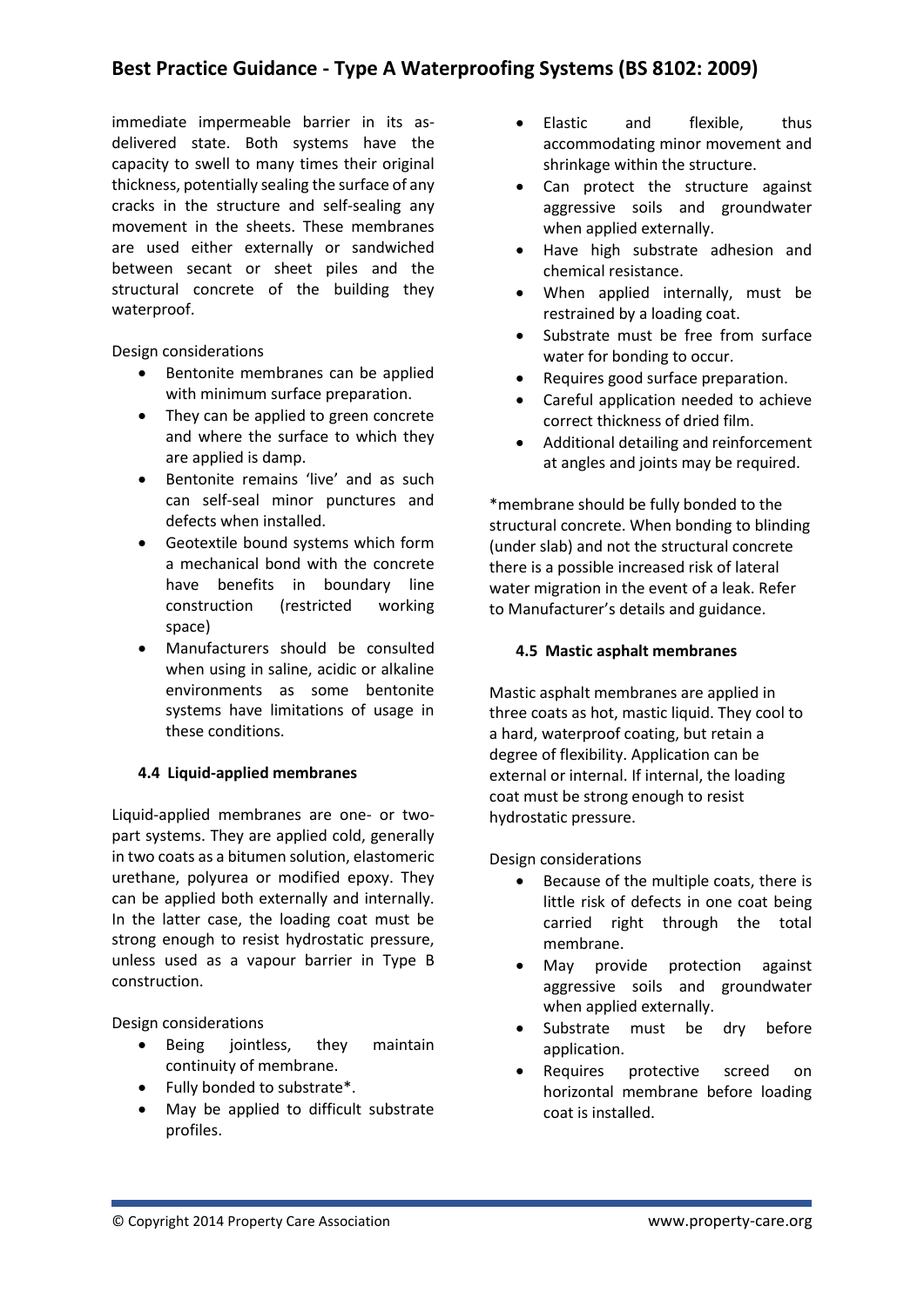Externally applied membranes are generally unsuitable for complicated foundations such as piles.

# **4.6 Cementitious crystallisation active systems**

Cementitious crystallisation active systems are coatings applied as internal or external slurries. By reacting with free lime in concrete, they block cracks and capillaries.

Design considerations

- Provide in-depth waterproofing of concrete and construction joints.
- The chemicals remain active and will potentially self–seal leaks.
- In construction joints, they assist repair of local defects.
- Applied externally, may protect against aggressive soils and groundwater.
- Require good surface preparation.
- Will not self-seal cracks greater than hairline (0.3 mm).
- Cannot be used on building materials containing no free lime.
- Will not waterproof defective concrete, such as honeycombing.
- Requires free lime to be available
- Some can be applied as pre-application between blinding and slab and also post-application as 'dry sprinkle' on newly laid slabs.

# **4.7 Proprietary cementitious multi-coat renders, toppings and coatings**

Proprietary cementitious multi-coat renders, toppings and coatings are applied as a layer(s) to form a dense, waterproof membrane. Waterproof renders or toppings consist of a layer or layers of dense cementitious material incorporating a waterproofing component. Cementitious coatings are premixed slurries applied as a thin layer.

# **Design considerations**

- Can be applied internally with no loading coat requirement.
- Effective against severe groundwater infiltration.
- Easily applied to difficult substrate profiles.
- When applied internally, defects are easy to find and repair.
- Require good surface preparation.
- Provide a durable surface suitable for direct finish.
- When applied externally, may protect against aggressive soils and groundwater.
- They may be rigid and may reflect any cracking of the substrate, although flexible versions are available.
- Services, steelwork, mechanical fixings and joints subject to movement should be appropriately detailed.
- Bonding of waterproof membranes to concrete or masonry substrates should be continuous, permanent and durable.
- Manufactures guidance should be sought to identify if and what proprietary products might be required.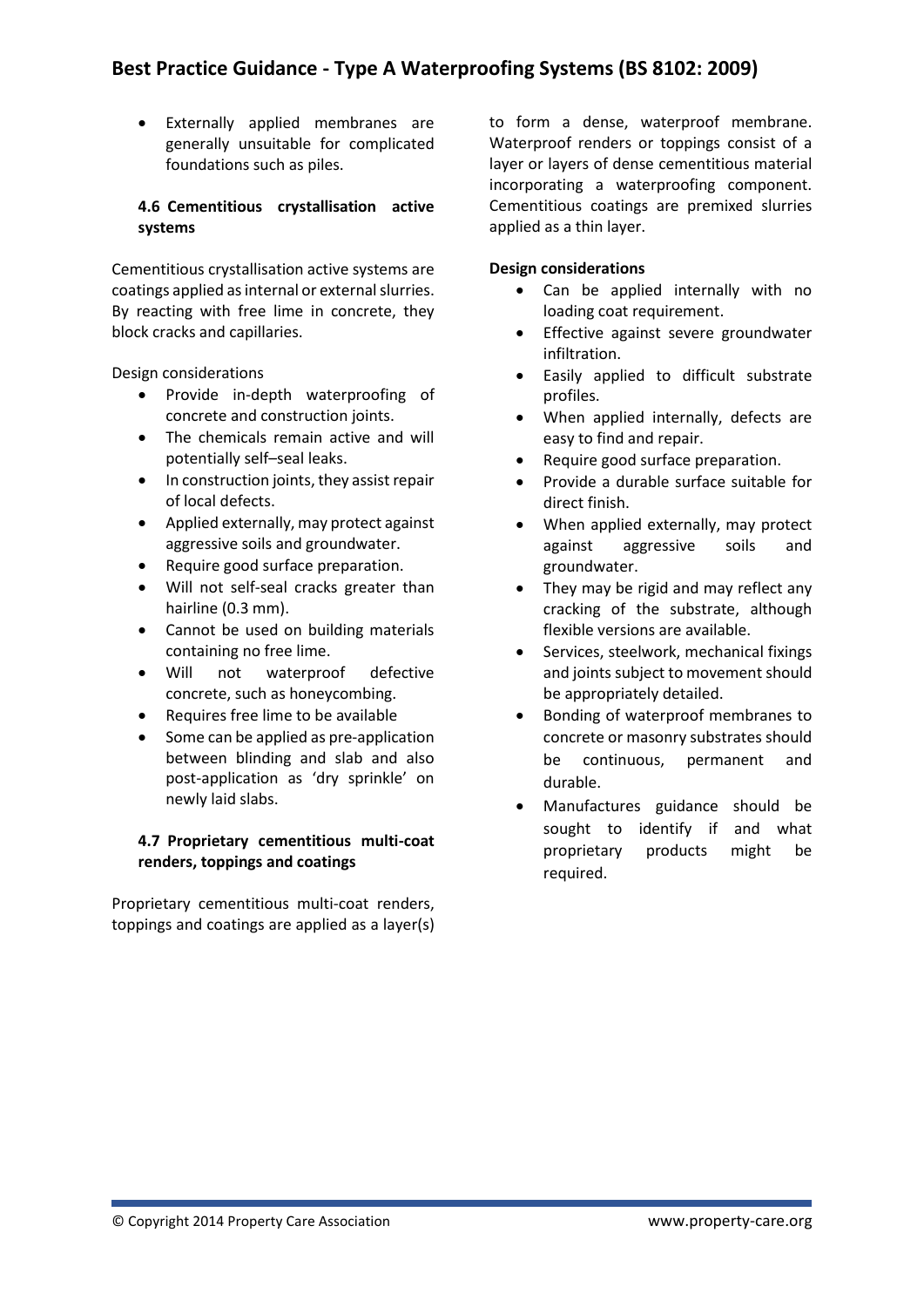

# **4.8 Loose laid membranes**

Although not common in the UK for basement waterproofing (but used for waterproofing of tunnels and other heavy civil engineering structures), loose laid membrane systems are used extensively in other parts of the world, particularly where a highly durable system is required, for example in the Middle East which presents particular challenges due to the highly aggressive ground and ambient conditions. Typically ≥ 2mm PVC-P or FPO (flexible Polyolefin) with heat welded seams, these products provide superior resistance to damage during construction and life expectancy versus thinner membranes produced from other stiffer plastics or bitumen. A protection screed can be used during steel fixing for example, a practice which should not be used with a fully bonded system which needs to be bonded to the structural concrete.

## **5. ANCILLARY MATERIALS**

# **5.1 Surface preparation**

It is imperative to refer to the Manufacturer of the Product for correct guidance on preparation. The substrate to which the Type

A system is to be applied should be prepared in accordance with the manufacturer's recommendations. Bonded sheet membranes should only be directly applied to masonry substrates that have flush pointed joints and are smooth. Water resistant fairing coats and renders are available and can be used for such surface preparation.

# **5.2 Bandage joint systems**

(for construction joints see section 6) Where movement is expected in joints or cracks – in both new and remedial work – bandage joint systems may be used.

These consist of strips of synthetic polymer membrane, bonded across the joint with a suitable adhesive. As systems vary, the manufacturer's advice on application method and adhesive should always be followed.

# **5.3 Membrane protection products**

If construction operations may damage applied membranes, adequate protection must be provided. This can consist of vertical blockwork and a 50 mm screed to horizontal surfaces. Alternatively, protection boards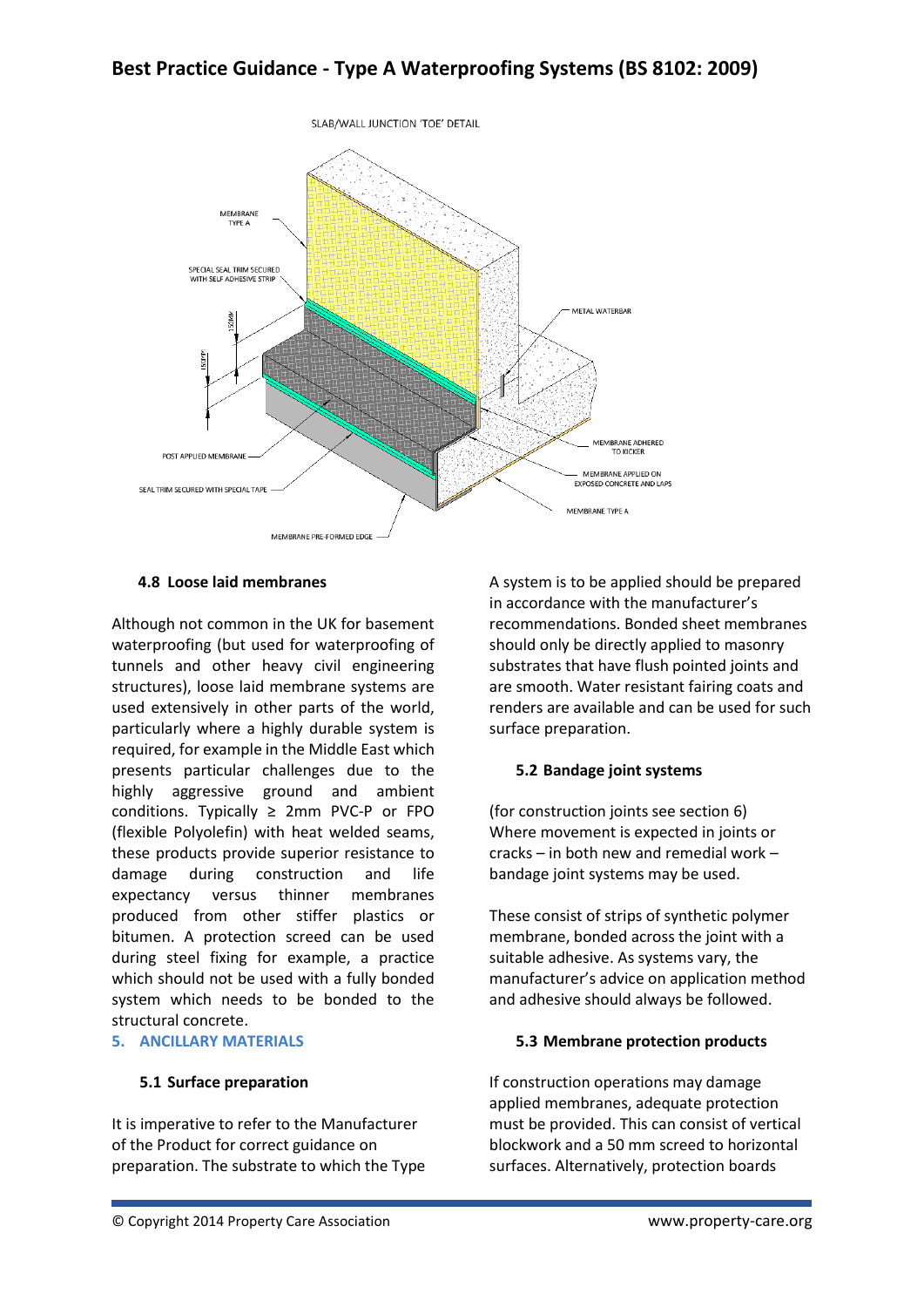supplied by most membrane manufacturers may be used. They are more convenient since they provide immediate protection. They also eliminate a 'wet trade' operation and allow the following works to continue immediately after laying.

Protection boards should be rot-proof and robust enough to withstand site operations. They should therefore be chosen in consultation with the supplier of the waterproofing system. A protection board may be used in vertical applications.

Alternatively, if vertical protection and drainage are required, a geocomposite drainage sheet could be used; its greater cost may be offset by the reduction or elimination of hydrostatic pressure on the membrane as a result of the better drainage.

Where protection products are used to protect the waterproofing membrane, backfilling should be carried out in layers with care, compacting each layer to avoid subsequent settlement of backfill material. This should minimise the likelihood of the waterproofing membrane and protection boards being dragged down the structure as uncompacted backfill settles.

## **6. DETAILING**

## **6.1 General advice**

Attention should be given to the need for land drainage requirements for Type A tanked structures and reinforced concrete Type B structures. Lack of proper maintainable drainage to basement surrounds may result in hydrostatic pressure and subsequent leakage if there are any defects in the waterproofing or concrete.

Installing an appropriate geocomposite drainage sheet and fin or land drains will help deflect and drain water away from the perimeter of buildings, so improving the total waterproofing.

An additional water-activated pump may be used to deal with runoff water. This can be particularly useful where the water table becomes perched because the soil is too impermeable to handle the percolating surface water, as with a clay soil. Such pumps, which are normally installed outside the structure, can be used to ensure that the severity of water conditions does not exceed that taken for design purposes. They can be used either to extend the application of Type A, B and C construction or to provide an additional escape for water, but may not be appropriate in all situations. The outlet from such pumps must discharge to areas where the water cannot feed back to the pump inlet.

The orientation of the basement area to the general flow of groundwater should also be considered. Any L or V-shapes with a reentrant angle against the natural drainage flow can act as dams and increase the risk of hydrostatic pressure. Where basements are constructed against the flow of water, subdrainage should be provided and graded to storm drains or open outlets on the downside of the building.

With ALL types of waterproofing it should be stressed that it is rarely the material that fails but the detailing / installation / lack of care that fails.

Avoid complicated shapes - keep internal / external corners, movement / expansion joints and penetrations etc. to a minimum. External 90 degree angles should have rounded corners and internal comers should be filleted.

# **6.2 Joints**

**Construction joints** need particular attention as these are the vulnerable areas that are most commonly associated with leaks. While attention needs to be paid to jointing and positioning of water stops, great care is required in the placing and compaction of the concrete.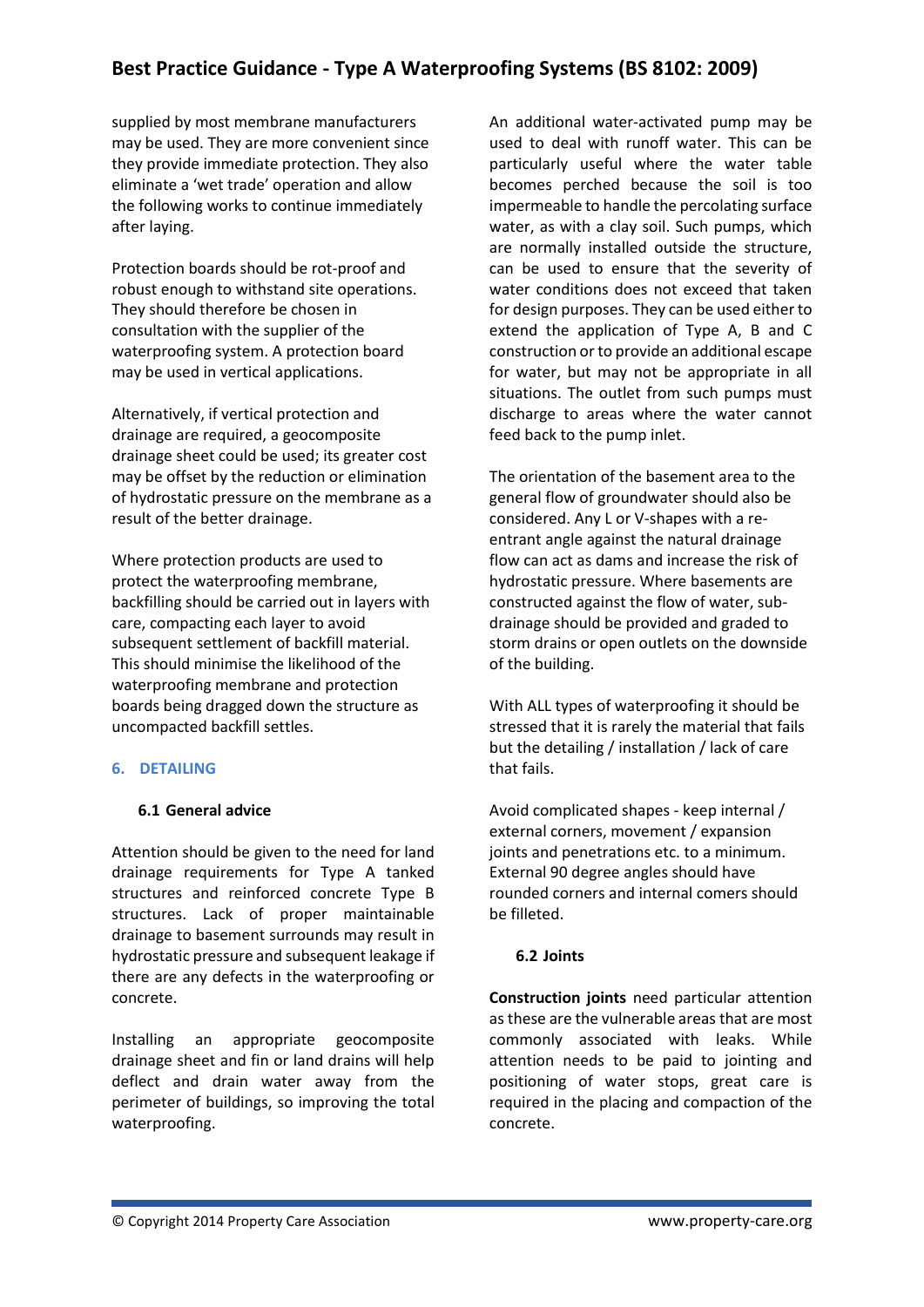An alternative method of controlling water ingress at construction joints is to use a crystallisation or hydrophilic system which react in the presence of water to seal the joint. Other systems are also used (see Section 5 - *Ancillary materials*).

Joints between components, movement joints and day work joints should be durable, watertight and include appropriate water stops or hydrophilic protection. Kickers, usually cast as part of the slab should also be "watertight concrete" and are used to form the joint with the walls.

Construction Joints need particular attention as these are the area's most commonly associated with leaks.

Dealing with joints formed within the construction of the structure can be dealt with in a manner of ways. Ideally any static joint will have a material installed in-between the construction elements in order to stop any water penetration. A range of options are available and are discussed in more detail in the PCA document 'Best Practice Guidance – Type B Waterproofing Systems'.

Where surface applied solutions are to be adopted, these should be assessed and confirmed suitable for use with the proposed waterproofing system and in the case of an internally applied solution whether or not a form of bracing is required. The manufacturer should be consulted for the most appropriate detail for their system.

The detailing of movement joints should ensure satisfactory in-service performance and be watertight. Where movement joints are included in the design they should be accessible for maintenance and not permanently concealed.

## **6.3 Services**

Services entering through a waterproofing system should be avoided where possible. Elements within the construction such as service ducts or light wells can allow for services to be brought in from above, therefore avoiding any compromising of the system.



Where services penetrating the system are unavoidable the design and detailing to seal such elements should ensure that they are watertight and durable and suitably situated to allow for such works to be carried out (having them too close together can be problematic for detailing). In all cases details that penetrate a waterproofing system should be detailed and installed in accordance with the relevant manufacturer's guidelines.

## **6.4 Puddle Flanges**

Puddle Flanges are designed to be cast into concrete blocks, walls & slabs to provide cable and service penetration points. In order to function correctly the principle of how puddle flanges work should be understood and the recommended and intended installation guidelines should be followed.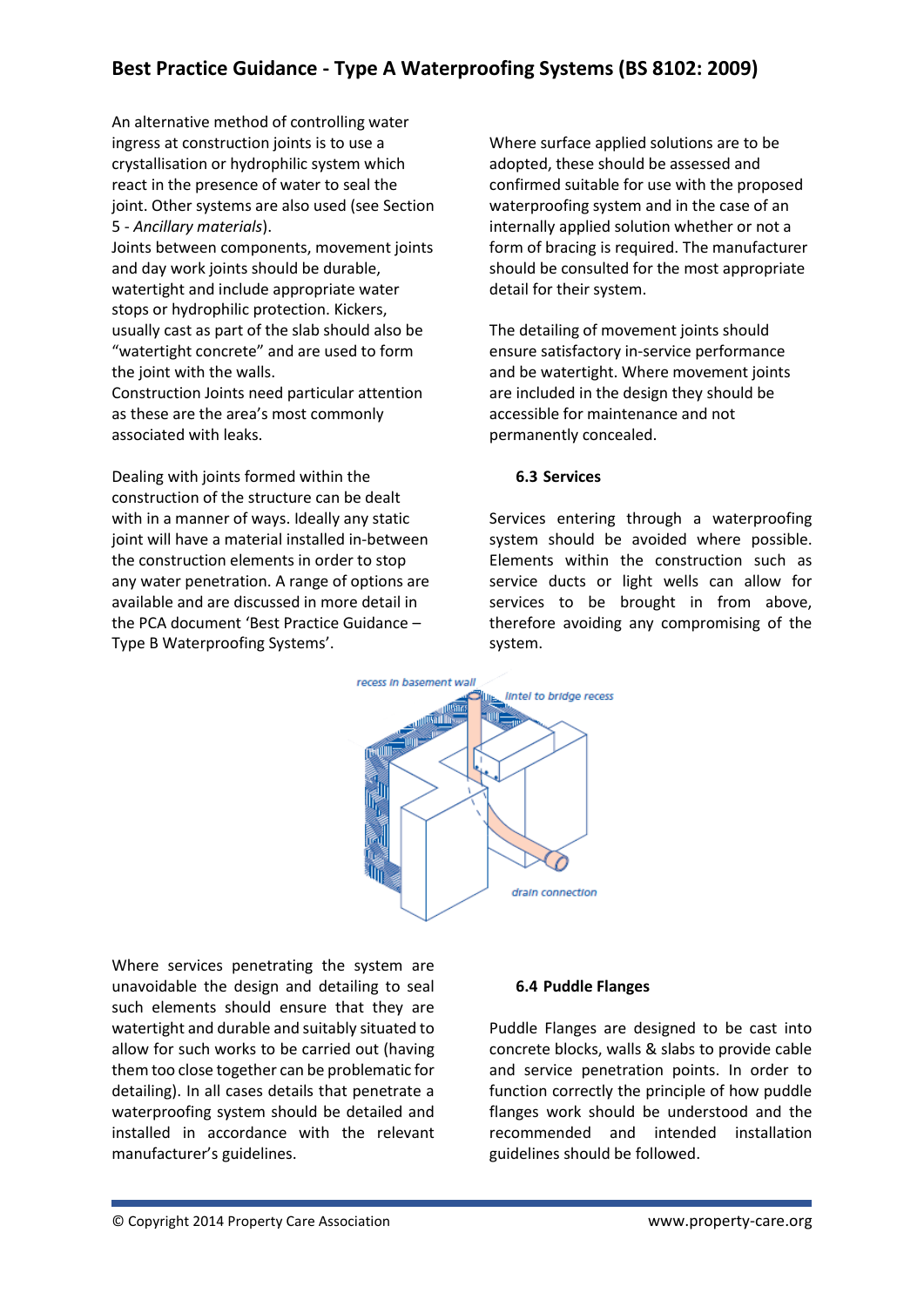# **6.5 Pre-formed details**

Preformed components provide a more robust method of forming corners and interfaces than on-site folded sheet material.

# **6.6 Continuity with other systems and trades**

Careful detailing of connections to above ground elements (e.g. dpm's, dpc's) is important to ensure consistency for the overall structures performance. Where possible have a complete system from one source. Details can then be more easily confirmed as compatible.

As important as maintaining consistency between systems, communication and an appreciation of other trades are vital for a successful installation and end result. Regular meetings and communication sessions should be held to ensure that all parties involved at any one stage are aware of current or future works to ensure each can take place, be installed and ultimately function as indented.

# **7. DEFECTS & REPAIRS**

BS8102:2009 recognises that there are many reasons for seepage in new and existing structures, including poor design and / or specification, defective materials, defective workmanship, deterioration of the structure, or a change in the external environment.

In the case that remedial action is needed, prior to it being taken, any defects should be established to determine the cause and extent of the problem. The correct diagnosis of the defect is imperative in establishing whether faults exist with the system as a whole, or whether faults are localised and can be dealt with as such.

Remedial works could include but not exhaustively:

- the installation of a tanking system or a drained cavity
- the installation of external drainage

 localised works to the fabric of the structure

An example of building in a remedial strategy is where a membrane system is being used it may be possible to incorporate a compartment strategy, whereby water bars are welded to the membrane in a grid formation. In the event of a breach of the system, for example through physical damage, water ingress is contained within a compartment and can be eliminated through resin injection into the compartment.

# **8. STANDARDS AND CODES**

The following standards, codes and specifications are directly relevant to structural waterproofing:

- BS 8102 (2009) Code of practice for protection of below ground structures against water from the ground
- BS EN 1990 : Basis of structural design
- BS EN 1997-1 Eurocode 7: Geotechnical design, part-1 General rules
- BS EN 1997-2 Eurocode 7- Geotechnical design Part 2 ground investigation and testing, BSI 2007
- BS EN 12970 Mastic asphalt for waterproofing – Definitions, requirements and test methods
- Eurocode 2: Part 3: Liquid retaining and containing structures
- BS 8002: Code of practice for earth retaining structures
- BS 5454 Recommendation for the storage and exhibition of archival documents BSI 2000
- Building Regulations

Other reference documents

- The Basement Information Centre (TBIC): Basements: Waterproofing – General Guidance to BS 8102: 2009 (Design Guide)
- TBIC The Building Regulations 2010 Basements for Dwellings – Guidance Document 2014
- CIRIA Report R140 Water resisting basements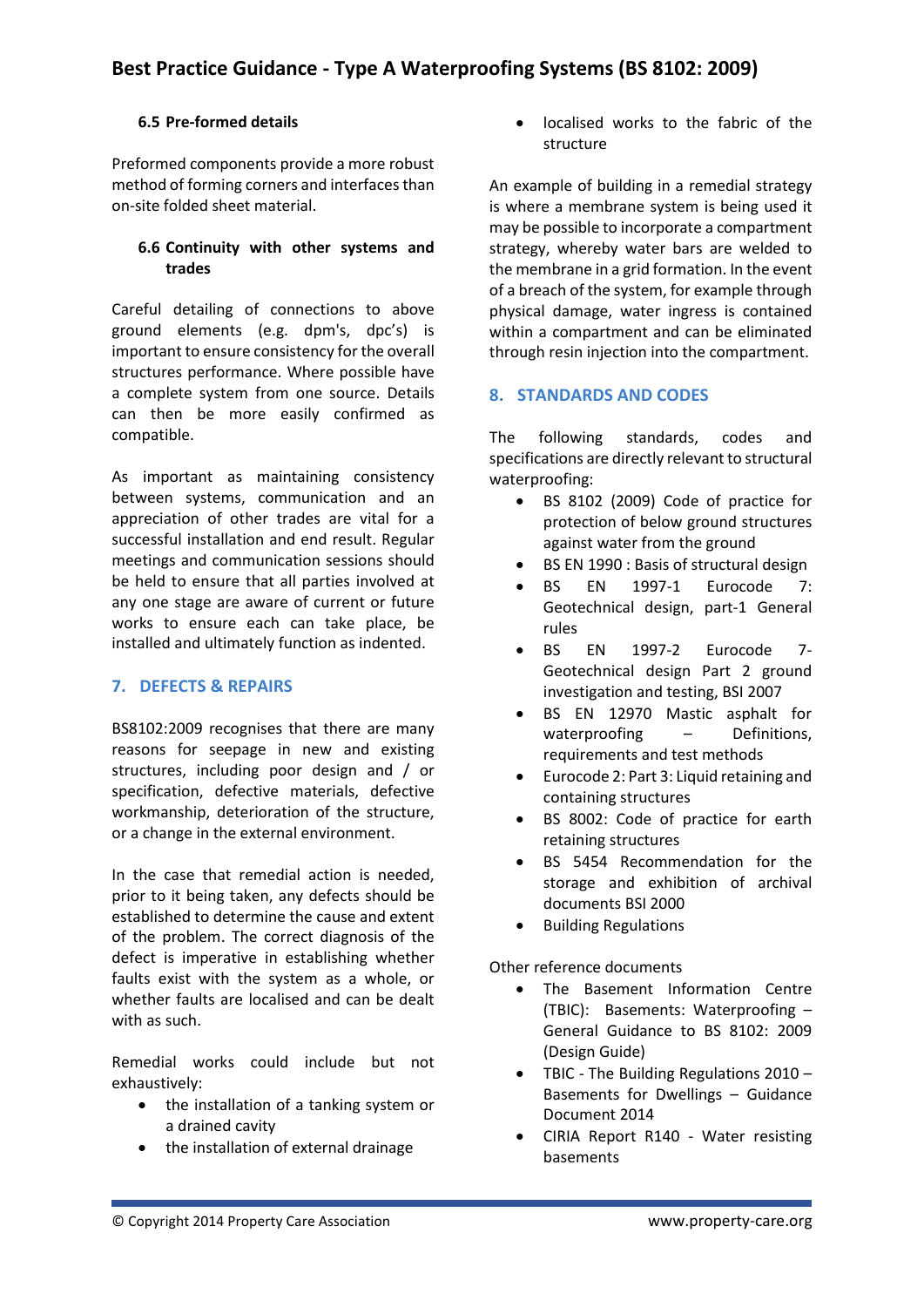- BCA: Basement Waterproofing Design Guide
- BCA: Basement Waterproofing Site Guide
- BSWA: Waterproofing Existing Basements
- NHBC: Waterproofing of below ground structures (New Standard)
- ASUCplus: Guidelines on safe and efficient basement construction directly below or near to existing structures 2013.

# **9. WARRANTIES, GUARANTIES AND INSURANCE**

# **Installer Warranties**

Typically these are where the contractor or installer guarantees their own workmanship for a period of years (normally up to 10 years for Structural Waterproofing).

# **Insurance Backed Guarantees (IBG)**

An Insurance Backed Guarantee (IBG) is a low cost, long term insurance policy (normally up to 10 years for Structural Waterproofing) which provides valuable protection for consumers when undertaking improvement projects. The principle of an Insurance Backed Guarantee is to honour the terms of the written guarantee, originally issued by the installing contractor, where that contractor has ceased to trade as defined within the policy document and is therefore unable to satisfy claims against that guarantee.

# **Latent Defect Insurance (For New Build Renovation and Repair work)**

Property owners, construction professionals and other building stakeholders will know that defects can become evident long after practical completion of building works. The rectification of these defects can be a costly undertaking, and may result in expenditure which has not been budgeted, or otherwise provided for. For construction professionals, this naturally jeopardises the availability of funding, time and manpower for future projects.

Latent Defect Insurance products take approaches to protecting stakeholder's investments in construction projects. The propensity for defects to occur is minimized from the outset, as technical audits are carried out prior to and during the build. In addition to indemnifying insured parties in respect of latent defects themselves, the insurance may also confer additional benefits in the event of a valid claim, such as meeting the costs of alternative accommodation, and the fees of architects or other professionals.

# **Manufacturer Warranties**

These are typically but not always accompanied by the contractors own guarantee. They offer protection in the event of a product being proven not to have performed as intended, in which result the manufacturer is often limited to re-supply of the material only. It is extremely unlikely that any ISO9001 compliant company will supply defective materials, hence why these types of warranty / guarantee are issued alongside the installer's commitment.

# **Other schemes**

There are other schemes and companies who offer insurance products covering waterproofing in new-build projects. The National House Building Council (NHBC) has the Buildmark scheme that provides 10 year warranty and insurance cover for newly-built and some new-build basement conversions in private homes. Premier Guarantee and LABC offer similar insurance products in the UK.

# **10. TRAINING / SUPERVISION**

One of the most regular causations of failed waterproofing systems is defects in the installation. Conditions of certification for waterproofing systems will usually require that they are installed 'under license' of the supplier/manufacturer. In practice this does not always happen and it is not uncommon for waterproofing systems to be installed by operatives who have no relevant qualifications and/or no previous experience of installing waterproofing systems. This should not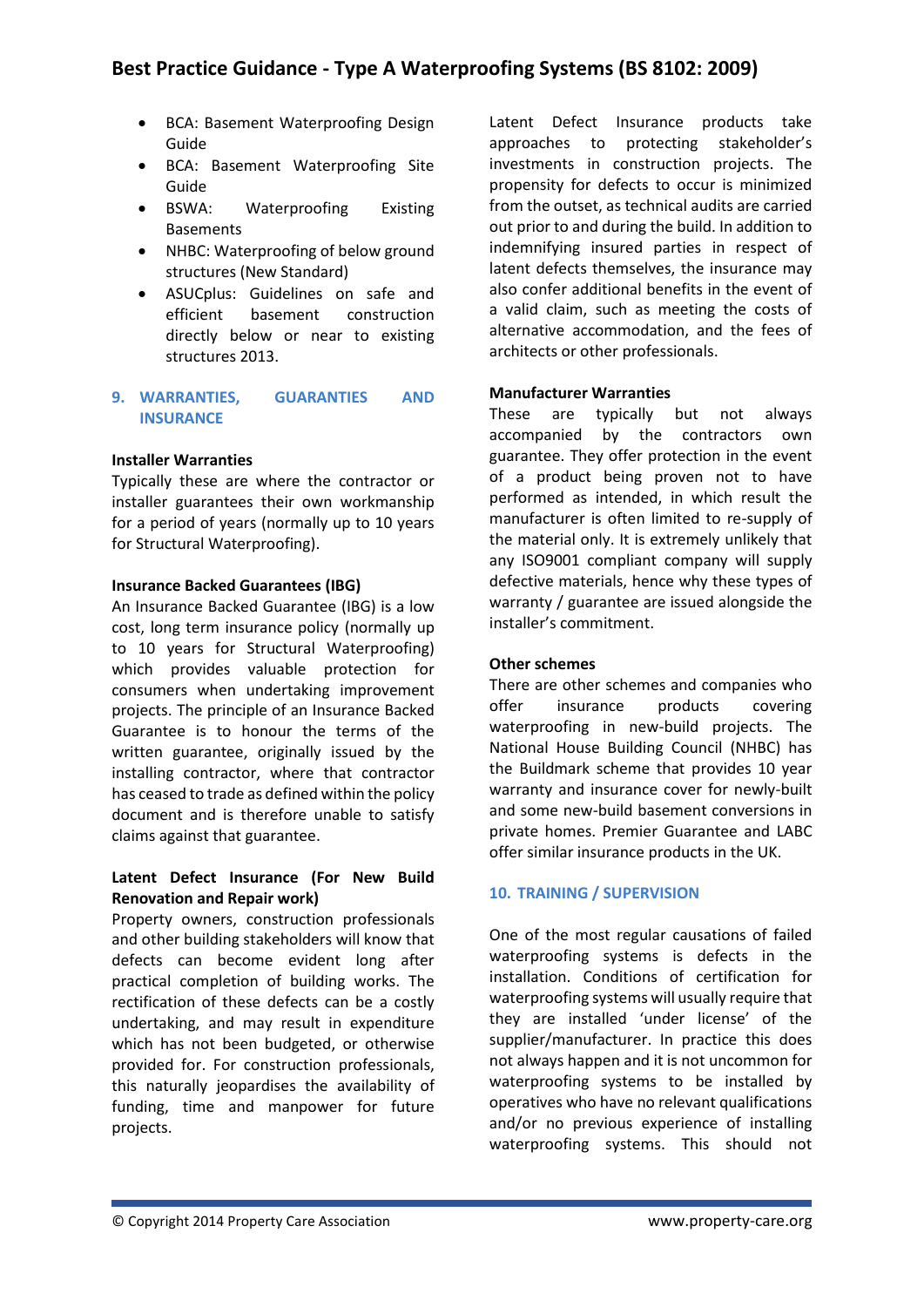happen and in the main is the responsibility of the Main Contractor.

Type A waterproofing systems should be installed in accordance not only with the design, but also in accordance with manufacturers' specifications and by installers who can demonstrate relevant competence, experience and have been trained by the manufacturer or supplier of the waterproofing system. Installers should be made fully aware of the design and the manufacturer's recommendations for preparation and installation. Qualities that should be sought after when selecting an installer include:

- Approval/accreditation by manufacturer
- Past experience in installing the subject product/system
- Quality Audit Systems
- Member of BSWA or PCA or similar
- Product/system datasheets and guidance available on site
- Offer "PI" (Professional Indemnity Insurance) covering relevant construction stage
- Financial ability to remedy any problems
- Relevant vocational qualifications

# 11. **BIBLIOGRAPHY**

Reading Lists

- The Basement Information Centre: Basements: Waterproofing - General guidance to BS 8102:2009 known as TBIC Waterproofing Design Guide (MPA – The Concrete Centre)
- MPA The Concrete Centre: National Concrete Specification for Building Construction – Fourth edition complying with BS EN 13670: 2009
- Concrete Society -CONCRETE ADVICE No. 09 - Autogenous healing: the selfsealing of fine cracks - Dick Roberts BSc CEng MICE FCS
- $\bullet$  BRE Digest Concrete in aggressive ground / good concrete practice
- BRE Basement construction and waterproofing – good building guide, GBG 72-1 BRE 2007
- BRE Scriver C. Radon protection for new large buildings, GBG 75 BRE 2009
- HMSO Party wall Act 1996
- The Institution of Structural Engineers (ICE) – Design and construction of deep basements including cut and cover structures - Craig RF. Soil Mechanics. Chapman & Hall 1992
- MPA guidance document Concrete Basements: Guidance on design and construction of in-situ concrete basement structures.

# **12. ACKNOWLEDHEMENTS**

PCA would like to thank the following for their support and contributions:

Types of Waterproofing Section is reproduced and acknowledged by The Basement Information Centre (TBIC) - Basements: Waterproofing – General Guidance to BS 8102: 2009

CAD Drawings by kind permission of Sika Limited and Triton Systems Ltd Photographs provided by Triton Systems Ltd and Sika Limited

# Contributors:

Phil Richardson – Natural Cement Company Ltd John Musty - Visqueen Building Products Chris Hayes - Visqueen Building Products Richard Crossley – Newton Waterproofing Systems Ian Maclennan – Maclennan LSE Tim Mole – Fosroc Ltd James Hockey – Trace Building Systems Andy Edwards – Sika Ltd John Eustace – Sika Ltd Steve Squire – Sika Ltd Matt Smith – RIW Ltd David Symes – Delta Membranes Systems Ltd Robert Deary – Safeguard (Europe) Ltd